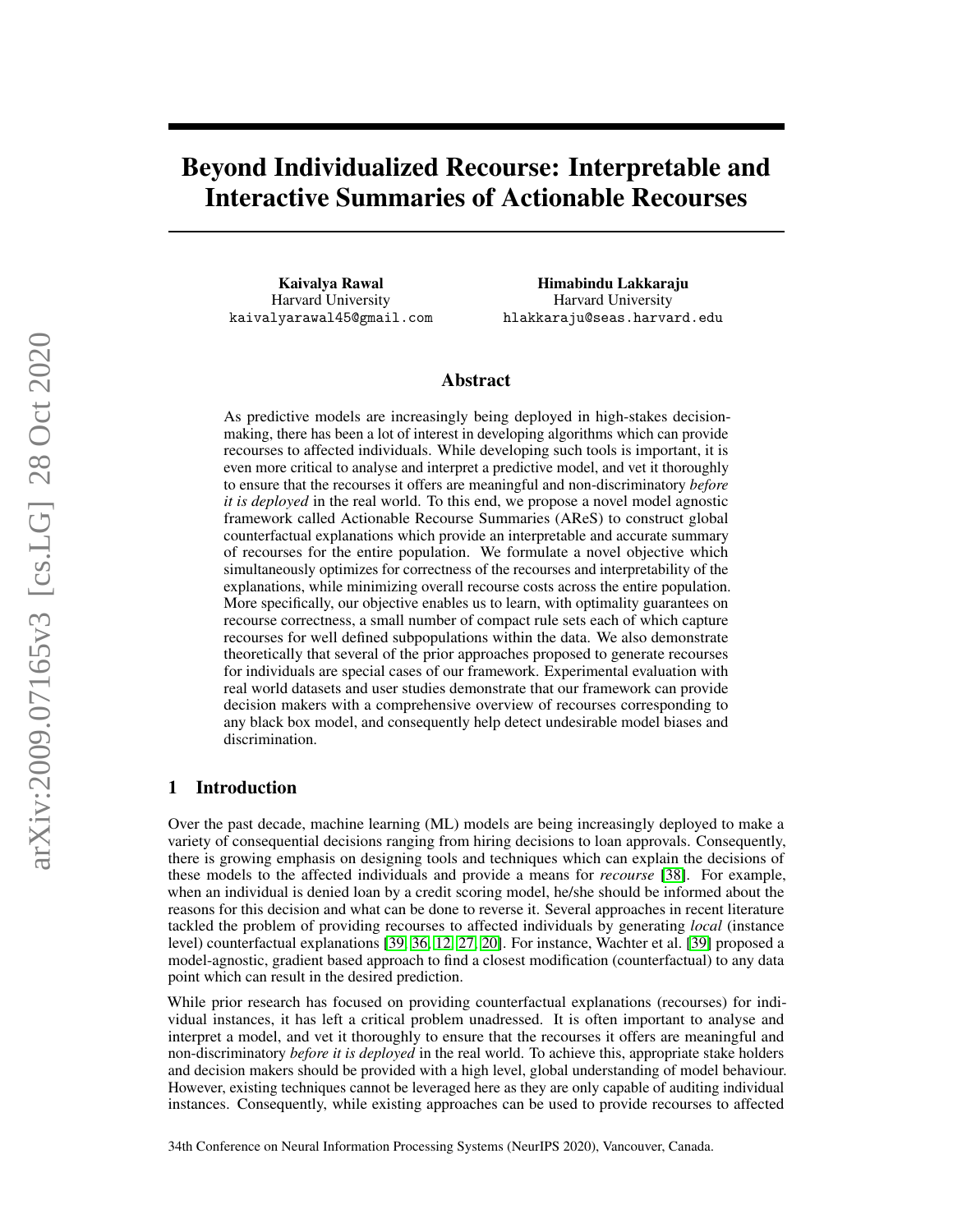individuals after a model is deployed, they cannot assist decision makers in deciding if a model is good enough to be deployed in the first place.

Contributions: In this work, we propose a novel model agnostic framework called Actionable Recourse Summaries (AReS) to learn global counterfactual explanations which can provide an interpretable and accurate summary of recourses for the entire population with emphasis on specific subgroups of interest. These subgroups can be characterized either by specific features of interest input by an end user (e.g., race, gender) or can be automatically discovered by our framework. The goal of our frame-

<span id="page-1-0"></span>

Figure 1: Recourse summary generated by our framework AReS. The outer-if rules describe the subgroups; the inner if-then rules are the recourse rules–recourse for an instance that satisfies the "if" clause is given by the "then" clause.

work is to enable decision makers to answer big picture questions about recourse–e.g.,*how does the recourse differ across various racial subgroups?*. To the best of our knowledge, this is the first work to address the problem of providing accurate and interpretable summaries of recourses which in turn enable decision makers to answer the aforementioned big picture questions.

To construct the aforementioned explanations, we formulate a novel objective function which simultaneously optimizes for correctness of the recourses and interpretability of the resulting explanations, while minimizing the overall recourse costs across the entire population. More specifically, our objective enables us to learn, with optimality guarantees on recourse correctness, a small number of compact rule sets each of which capture recourses for well defined subpopulations within the data. We also demonstrate theoretically that several of the prior approaches proposed to generate recourses for individuals are special cases of our framework. Furthermore, unlike prior research, we do not make the unrealistic assumption that we have access to real valued recourse costs. Instead, we develop a framework which leverages Bradley-Terry model to learn these costs from pairwise comparisons of features provided by end users.

We evaluated the effectiveness of our framework on three real world datasets: credit scoring, judicial bail decisions, and recidivism prediction. Experimental results indicate that our framework outputs highly interpretable and accurate global counterfactual explanations which serve as concise overviews of recourses. Furthermore, while the primary goal of our framework is to provide high level overviews of recourses, experimental results demonstrate that our framework performs on par with state-of-theart baselines when it comes to providing (instance level) recourses to affected individuals. Lastly, results from a user study we carried out suggest that human subjects are able to detect biases and discrimination in recourses very effectively using the explanations output by our framework.

Related Work: A variety of post hoc techniques have been proposed to explain complex models [\[8,](#page-9-1) [30,](#page-10-2) [15\]](#page-9-2). For instance, LIME [\[29\]](#page-10-3) and SHAP [\[23\]](#page-10-4), are *model-agnostic*, *local explanation* approaches which learn a linear model locally around each prediction. Other *local explanation* methods capture feature importances by computing the gradient with respect to the input [\[32,](#page-10-5) [34,](#page-10-6) [31,](#page-10-7) [33\]](#page-10-8). An alternate approach is to provide a global explanation summarizing the black box as a whole [\[17,](#page-10-9) [3\]](#page-9-3), typically using an interpretable model. However, none of the aforementioned techniques were designed to learn counterfactual explanations or provide recourse.

Several approaches in recent literature addressed the problem of providing recourses to affected individuals by learning local counterfactual explanations for binary classification models [\[39,](#page-11-1) [27,](#page-10-0) [12,](#page-9-0) [36\]](#page-11-2). The main idea behind all these approaches is to determine what is the most desirable change that can be made to an individual's feature vector to reverse the obtained predictionDandl et al. [\[7\]](#page-9-4). Counterfactual explanations have also been leveraged to help in unsupervised exploratory data analysis of datasets in low dimensional latent spaces [\[26\]](#page-10-10). Wachter et al. [\[39\]](#page-11-1), the initial proponents of counterfactual explanations for recourse, used gradient based optimization to search for the closest counterfactual instance to a given data point. Other approaches utilized standard SAT solvers [\[12\]](#page-9-0), explanations output by methods such as SHAP [\[28\]](#page-10-11), the perturbations in latent space found by autoencoders [\[25,](#page-10-12) [11\]](#page-9-5), or the inherent structures of tree-based models [\[35,](#page-10-13) [22\]](#page-10-14) to generate recourses.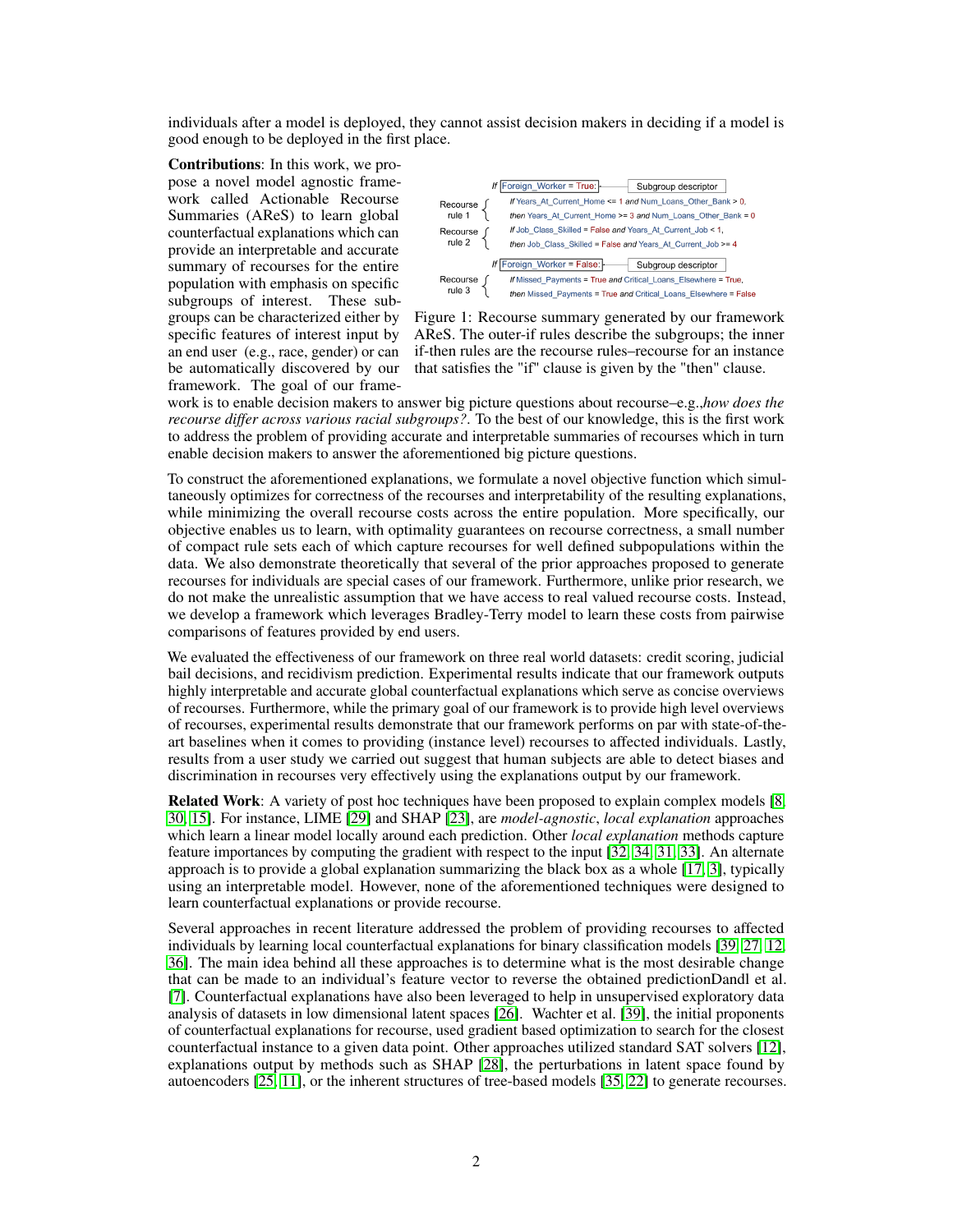More recent work focused on ensuring that the recourses being found were actionable. While Ustun et al. [\[36\]](#page-11-2) proposed an efficient integer programming approach to obtain *actionable* recourses for linear classifiers, few other approaches focused on actionable recourses for tree based ensembles [\[35,](#page-10-13) [22\]](#page-10-14). Furthermore, Looveren and Klaise [\[20\]](#page-10-1) and Poyiadzi et al. [\[27\]](#page-10-0) proposed methods for obtaining more realistic counterfactuals by either prioritizing counterfactuals similar to certain class prototypes or ensuring that the path between the counterfactual and the original instance is one of high kernel density. Another way to build feasibility into counterfactual explanations is to suggest multiple counterfactuals for each data point, as done by Mothilal et al. [\[24\]](#page-10-15) using gradient descent and Dandl et al. [\[7\]](#page-9-4) using genetic algorithms. Although there are diverse techniques for finding counterfactual explanations, using these as recourses in the real-world is non-trivial since this involves making causal assumptions that may be violated when minimising recourse costs [\[13,](#page-9-6) [2,](#page-9-7) [37\]](#page-11-3).

It is important to note that none of the aforementioned approaches provide a high level, global understanding of recourses which can be used by decision makers to vet the underlying models. Ours is the first work to address this problem by providing accurate and interpretable summaries of actionable recourses.

# 2 Our Framework: Actionable Recourse Summaries

Here, we describe our framework, Actionable Recourse Summaries (AReS), which is designed to learn global counterfactual explanations which provide an interpretable and accurate summary of recourses for the entire population. Below, we discuss in detail: 1) the representation that we choose to construct our explanations, 2) how we quantify the notions of fidelity, interpretability, and costs associated with recourses, 3) our objective function and its characteristics, 4) theoretical results demonstrating that our framework subsumes several of the previously proposed recourse generation approaches and, 5) optimization procedure with theoretical guarantees on recourse correctness.

#### 2.1 Our Representation: Two Level Recourse Sets

The most important criterion for choosing a representation is that it should be understandable to decision makers who are not experts in machine learning, approximate complex non-linear decision surfaces accurately, and allow us to easily incorporate user preferences. To this end, we propose a new representation called *two level recourse sets* which builds on the previously proposed two level decision sets [\[17\]](#page-10-9). Below, we define this representation formally.

A recourse rule r is a tuple  $r = (c, c')$  embedded within an if-then structure i.e., "if c, then c'". c and c' are conjunctions of predicates of the form "feature  $\sim$  value", where  $\sim \in \{ =, \geq, \leq \}$  is an operator (e.g., age  $\geq$  50). Furthermore, there are two constraints that need to be satisfied by c and  $c^{\prime}$ : 1) the corresponding features in c and c' should match exactly and, 2) there should be at least one change in the values and/or operators between  $c$  and  $c'$ . A recourse rule intuitively captures the current state  $(c)$  of an individual or a group of individuals, and the changes required to the current state  $(c')$  to obtain a desired prediction. Figure 1 shows examples of recourse rules. A recourse set S is a set of unordered recourse rules i.e.,  $S = \{(c_1, c'_1), (c_2, c'_2) \cdots (c_L, c'_L)\}.$ 

A two level recourse set  $R$  is a hierarchical model consisting of multiple recourse sets each of which is embedded within an outer if-then structure (Figure 1). Intuitively, the outer ifthen rules can be thought of as *subgroup descriptors* which correspond to different subpopulations within the data, and the inner if-then rules are *recourses* for the corresponding subgroups. Formally, a two-level recourse set is a set of triples and has the following form:  $R = \{(q_1, c_{11}, c'_{11}), (q_1, c_{12}, c'_{12}) \cdots (q_2, c_{21}, c'_{21}) \cdots\}$  where  $q_i$  corresponds to the subgroup descriptor, and  $(c_{ij}, c'_{ij})$  together represent the inner if-then recourse rules with  $c_{ij}$  denoting the antecedent (i.e., the if condition) and  $c'_{ij}$  denoting the consequent (i.e., the recourse). A two level recourse set can be used to provide a recourse to an instance x as follows: if x satisfies exactly one of the rules *i* i.e., x satisfies  $q_i \wedge c_i$ , then its recourse is  $c'_i$ . If x satisfies none of the rules in R, then R is unable to provide a recourse to x. If x satisfies more than one rule in  $R$ , then its recourse is given by the rule that has the highest probability of providing a correct recourse. Note that this probability can be computed directly from the data. Other forms of tie-breaking functions can be easily incorporated into our framework.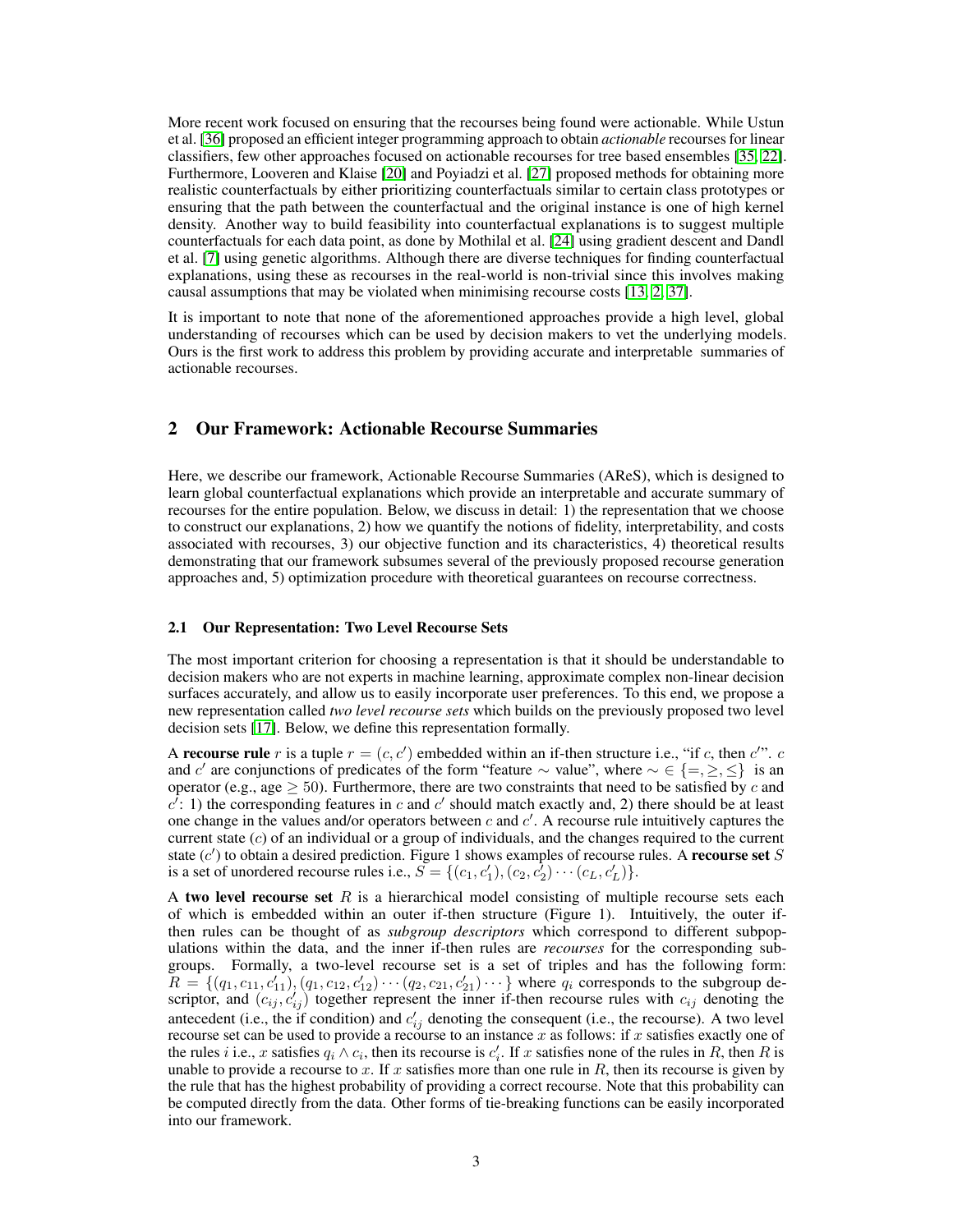<span id="page-3-0"></span>

| raore 1, metrico abet in the optimization i roorem |                                                                                                                                                                                                                             |  |  |  |  |  |
|----------------------------------------------------|-----------------------------------------------------------------------------------------------------------------------------------------------------------------------------------------------------------------------------|--|--|--|--|--|
| <b>Recourse Correctness</b>                        | <b>incorrectrecourse</b> $(R) = \sum  \{x   x \in \mathcal{X}_{\text{aff}}, x \text{ satisfies } q_i \wedge c_i, B(\text{substitute}(x, c_i, c'_i)) \neq 1\} $<br>$i=1$                                                     |  |  |  |  |  |
| Recourse Coverage                                  | <b>cover</b> $(R) =  \{x \mid x \in \mathcal{X}_{\text{aff}}, x \text{ satisfies } q_i \wedge c_i \exists i \in \{1 \cdots M\}\} $                                                                                          |  |  |  |  |  |
| <b>Recourse Costs</b>                              | featurecost(R) = $\sum cost(c_i)$ ; featurechange(R) = $\sum magnitude(c_i, c'_i)$<br>$i=1$<br>$i=1$                                                                                                                        |  |  |  |  |  |
| Interpretability                                   | size(R) = number of triples $(q, c, c')$ in R; maxwidth(R) = max num_of_predicates(e)<br>М<br>$e \in \bigcup (q_i \cup c_i)$<br><b>numrsets</b> $(R) =  rset(R) $ where $rset(R) = \bigcup_{i=1}^{M} q_i$<br>$i-1$<br>$i=1$ |  |  |  |  |  |

Table 1: Metrics used in the Optimization Problem

### 2.2 Quantifying Recourse Correctness, Coverage, Costs, and Interpretability

To correctly summarize recourses for various subpopulations of interest, it is important to construct an explanation that not only accounts for the correctness of recourses, but also provides recourses to as many affected individuals as possible, minimizes recourse costs, and is interpretable. Below we explore each of these desiderata in detail and discuss how to quantify them w.r.t a two level recourse set R with M triples, a black box model B, and a dataset  $\mathcal{X} = \{x_1, x_2 \cdots x_N\}$  where  $x_i$  captures the feature values of instance  $i$ . We treat the black box model  $B$  as a function which takes an instance  $x \in \mathcal{X}$  as input and returns a class label–positive (1) or negative (0). We use  $\mathcal{X}_{\text{aff}} \subseteq \mathcal{X}$  to denote those instances for which  $B(x) = 0$  i.e.,  $\mathcal{X}_{\text{aff}}$  denotes the set of affected individuals who have received unfavorable predictions from the black box model.

Recourse Correctness: The explanations that we construct should capture recourses accurately. More specifically, when we use the recourse rules outlined by our explanation to prescribe recourses to affected individuals, they should be able to obtain the desired predictions from the black box model upon acting on the recourse. To quantify this notion, we define **incorrectrecourse** $(R)$  which is defined as the number of instances in  $\mathcal{X}_{\text{aff}}$  for which acting upon the recourse prescribed by R does not result in the desired prediction (Table 1). Our goal would therefore be to construct explanations that minimize this metric.

Recourse Coverage: It is important to ensure that the explanation that we construct *covers* as many individuals as possible i.e., provides recourses to them. To quantify this notion, we define  $cover(R)$ as the number of instances in  $\mathcal{X}_{\text{aff}}$  which satisfy the condition  $q \wedge c$  associated with some rule  $(q, c, c')$ in  $R$  and are thereby provided a recourse by the explanation  $R$  (Table 1).

Interpretability: The explanations that we output should be easy to understand and reason about. While choosing an interpretable representation (e.g., two level recourse sets) contributes to this, it is not sufficient to ensure interpretability. For example, while a decision tree with a hundred levels is technically readable by a human user, it cannot be considered as interpretable. Therefore, it is important to not only have an intuitive representation but also to achieve smaller complexity.

We quantify the interpretability of explanation R using the following metrics:  $size(R)$  is the number of triples of the form  $(q, c, c')$  in the two level recourse set R. **maxwidth**(R) is the maximum number of predicates (e.g., age  $\geq$  50) in conjunctions  $q \wedge c$  computed over all triples  $(q, c, c')$  of R. **numrsets** $(R)$  counts the number of unique subgroup descriptors (outer if-then clauses) in R. All these metrics are formally defined in Table 1.

Recourse Costs: When constructing explanations, we also need to account for minimizing the recourse costs across the entire population. We define two metrics to quantify the recourse costs. First, we assume each feature is associated with a cost that captures how difficult it is to change that feature. This encapsulates the notion that some features are more *actionable* than the others. We define the total feature cost of a two-level recourse set R, **featurecost** $(R)$ , as the sum of the costs of each of the features present in c and whose value changes from c to  $c'$ , computed across all triples  $(q, c, c')$  of R. Second, apart from feature costs, it is also important to account for reducing the magnitude of changes in feature values. For example, it is much easier to increase income by 5K than 50K. To capture this notion, we define **featurechange**( $R$ ) as the sum of *magnitude* of changes in feature values from c to c', computed across all triples in  $\overline{R}$ . In case of categorical features, going from one value to another corresponds to a change of magnitude 1. Continuous features can be converted into ordinal features by binning the feature values. In this case, going from one bin to the next immediate bin corresponds to a change of magnitude 1. Other notions of magnitude can also be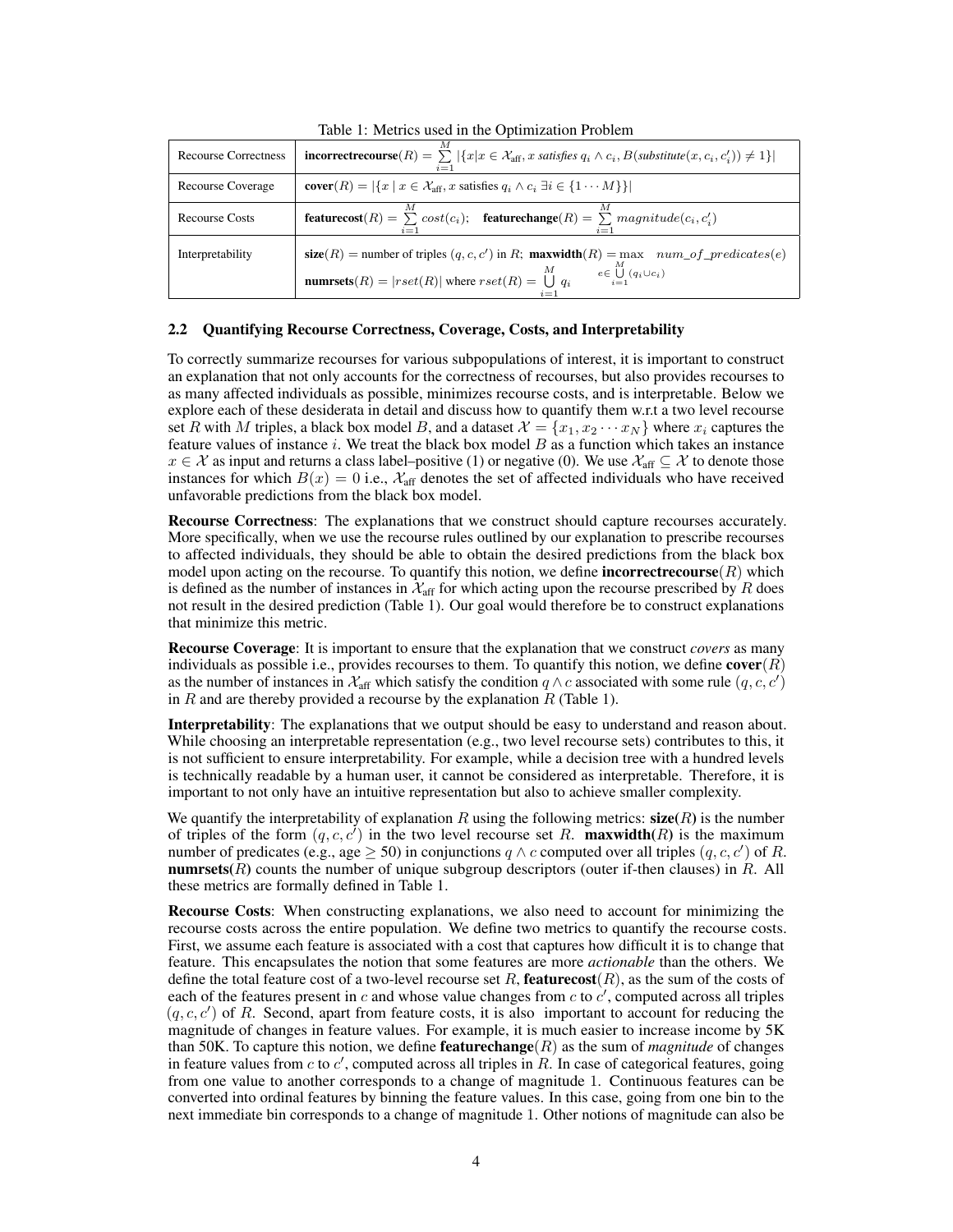easily incorporated into our framework. Our goal would be construct explanations that minimize the aforementioned metrics. Table 1 captures the formal definitions of these metrics.

#### 2.2.1 Learning Feature Costs from Pairwise Feature Comparisons

One of the biggest challenges of computing **featurecost**( $R$ ) is that it is non-trivial to obtain costs that capture the difficulty associated with changing a feature. For instance, even experts would find it hard to put precise costs indicating how *unactionable* a feature is. On the other hand, it is relatively easy for experts to make pairwise comparisons between features and assess which features are easier to change [\[6\]](#page-9-8). For example, a expert would be able to easily identify that it is much harder to increase income compared to number of bank accounts for any customer. Furthermore, there might be some ambiguity when comparing certain pairs of features and experts might have different opinions about which features are more actionable (e.g., increasing income vs. buying a car). So, it is important to account for this uncertainty .

AReS requires as input a vector of costs representing the difficulty of changing each model feature. We propose to learn this probabilistically in order to account for the variation in the opinions of experts regarding actionability of features. It is important to note however that AReS, is flexible enough to support feature costs computed in any other manner, or even specified directly through user input. This customization makes our method more generic compared to other existing counterfactual methods.

The Bradley-Terry Model: We leverage pairwise feature comparison inputs to learn the costs associated with each feature. To this end, we employ the well known Bradley-Terry model [\[21,](#page-10-16) [4\]](#page-9-9) which states: If  $p_{ij}$  is the probability that feature i is less actionable (harder to change) compared to feature j, then we can calculate this probability as  $p_{ij} = \frac{e^{\beta_i}}{e^{\beta_i}}$  $\frac{e^{\beta i}e^{-\beta i}}{e^{\beta i}+e^{\beta j}}$  where  $\beta_i$  and  $\beta_j$  correspond to the costs of features i and j respectively. Note that  $p_{i,j}$  can be computed directly from the pairwise comparisons obtained by surveying experts, as  $p_{ij} = \frac{\text{number of } i > j \text{ comparisons}}{\text{total number of } i, j \text{ comparisons}}$ . We can then retrieve the costs of the features by learning the MAP estimates of feature costs  $\beta_i$  and  $\beta_j$  [\[5,](#page-9-10) [10\]](#page-9-11).

### 2.3 Learning Two Level Recourse Sets

We formulate an objective function that can jointly optimize for recourse correctness, coverage, costs, and interpretability of an explanation. We assume that we are given as inputs a dataset  $\mathcal{X}$ , a set of instances  $\mathcal{X}_{\text{aff}} \subseteq \mathcal{X}$  that received unfavorable predictions (i.e., labeled as 0) from the black box model B, a candidate set of conjunctions of predicates (e.g., age  $\geq$  50 and gender = female)  $\mathcal{SD}$  from which we can pick the subgroup descriptors, and another candidate set of conjunctions of predicates  $\mathcal{RL}$ from which we can choose the recourse rules. In practice, a frequent itemset mining algorithm such as apriori [\[1\]](#page-9-12) can be used to generate the candidate sets of conjunctions of predicates. If the user does not provide any input, both  $\mathcal{SD}$  and  $\mathcal{RL}$  are assigned to the same candidate set generated by apriori.

To facilitate theoretical analysis, the metrics defined in Table [1](#page-3-0) are expressed in the objective function either as non-negative reward functions or constraints. To construct non-negative reward functions, penalty terms (metrics in Table [1\)](#page-3-0) are subtracted from their corresponding upper bound values  $(U_1,$  $U_3, U_4$ ) which are computed with respect to the sets  $\mathcal{SD}$  and  $\mathcal{RL}$ .

$$
f_1(R) = U_1 - \text{incorrectrecourse}(R), \text{ where } U_1 = |\mathcal{X}_{\text{aff}}| * \epsilon_1; f_2(R) = \text{cover}(R);
$$
  

$$
f_3(R) = U_3 - \text{featurecost}(R), \text{ where } U_3 = C_{max} * \epsilon_1 * \epsilon_2;
$$
  

$$
f_4(R) = U_4 - \text{featurechange}(R), \text{ where } U_4 = M_{max} * \epsilon_1 * \epsilon_2
$$

where  $C_{max}$  and  $M_{max}$  denote the maximum possible feature cost and the maximum possible magnitude of change over all features respectively. These values are computed from the data directly.  $\epsilon_1$  and  $\epsilon_2$  are as described below. The resulting optimization problem is:

$$
\arg\max_{\mathcal{R}\subseteq\mathcal{SD}\times\mathcal{RL}}\sum_{i=1}^{4}\lambda_{i}f_{i}(R)
$$
\n
$$
\text{s.t. } \text{size}(R) \le \epsilon_{1}, \text{maxwidth}(R) \le \epsilon_{2}, \text{numrests}(R) \le \epsilon_{3}
$$
\n
$$
(1)
$$

 $\lambda_1 \cdots \lambda_4$  are non-negative weights which manage the relative influence of the terms in the objective. These can be specified by an end user or can be set using cross validation (details in experiments section). The values of  $\epsilon_1, \epsilon_2, \epsilon_3$  are application dependent and need to be set by an end user.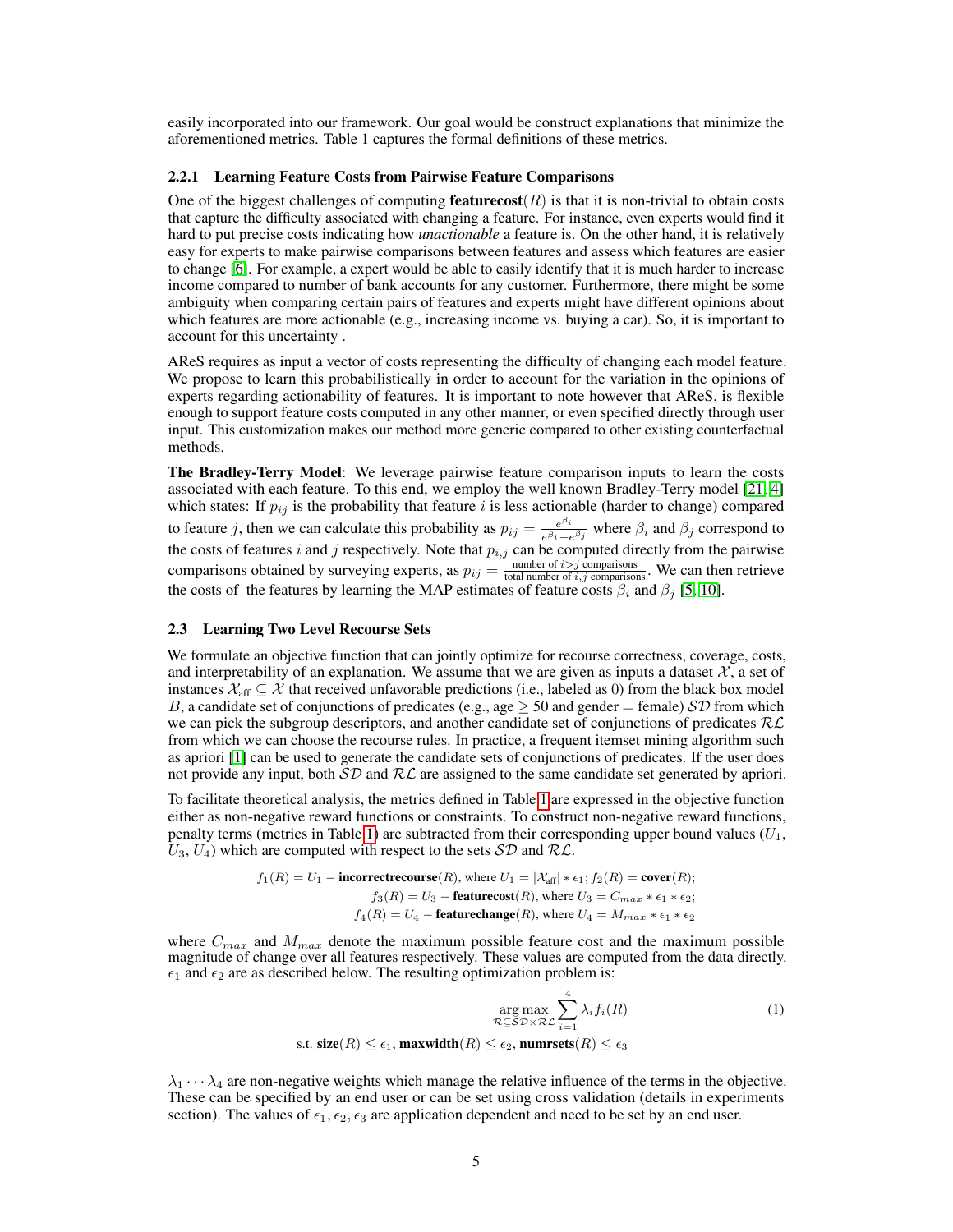Theorem 2.1. *The objective function in Eqn. 1 is non-normal, non-negative, non-monotone, submodular and the constraints of the optimization problem are matroids.*

*Proof (Sketch).* Non-negative functions and submodular functions are both closed under addition and multiplication with non-negative scalars. Each term  $f_i(R)$  is non-negative by construction.  $f_2(R)$ is submodular, and the remaining terms are modular (and therefore submodular). Since  $\lambda_i \geq 0$ , the objective is submodular. To show that the objective is non-monotone, it suffices to show that  $f_i$  is non-monotone for some i. Let A and B be two explanations s.t.  $A \subseteq B$  i.e., B has at least as many recourse rules as A. By definition, incorrectrecourse(A)  $\leq$  incorrectrecourse(B) which implies that  $f_1(A) \ge f_1(B)$ . Therefore,  $f_1$  is non-monotone. See Appendix for a detailed proof. П

Theorem 2.2. *If all features take on values from a finite set, then the optimization problem in Eqn. 1 can be reduced to the objectives employed by prior approaches which provide instance level counterfactuals for individual recourse.*

*Proof (Sketch).* Individual recourse is represented in AReS by  $\epsilon_1 = 1$  and having  $q \wedge c$  consist of the entire feature-vector of a particular data-point  $x \in \mathcal{X}_{\text{aff}}$ . Additonally setting  $\mathcal{SD} = \{x\}$  ensures the generated triples  $(q, c, c')$  represent instance level counterfactuals. Finally, setting hyperparameter values  $\lambda_2 = \lambda_3 = 0$  and  $\epsilon_2 = \epsilon_3 = \infty$  leaves us with an objective function of  $\lambda_1 f_1(R) + \lambda_4 f_4(R)$ , which performs the same recourse search for individual recourse as the objectives outlined in prior work [\[39,](#page-11-1) [12,](#page-9-0) [36\]](#page-11-2). See Appendix for a detailed proof.  $\Box$ 

Optimization Procedure While exactly solving the optimization problem in Eqn. 1 is NP-Hard [\[14\]](#page-9-13), the specific properties of the problem: non-monotonicity, submodularity, non-normality, nonnegativity and the accompanying matroid constraints allow for applying algorithms with provable optimality guarantees. We employ an optimization procedure based on approximate local search [\[19\]](#page-10-17) which provides the best known theoretical guarantees for this class of problems (Pseudocode for this procedure is provided in Appendix). More specifically, the procedure we employ provides an optimality guarantee of  $\frac{1}{k+2+1/k+\delta}$  where k is the number of constraints and  $\delta > 0$ .

Theorem 2.3. *If the underlying model provides recourse to all individuals, then upper bound on the proportion of individuals in*  $\chi$ *<sub>aff</sub> for whom AReS outputs an incorrect recourse is*  $(1 - \rho)$ *, where*  $\rho \leq 1$  *is the approximation ratio of the algorithm used to optimize Eqn 1.* 

*Proof (Sketch).* Let  $\Sigma_{i=1}^4 \lambda_i f_i'(R) = \Omega'$  represent the objective for the recourse set where any if the intervalse of the  $\Delta_{i=1}^N \lambda_i j_i(\mu) = \lambda_i$  represent the objective for the recourse set where any arbitrary point x gets correct recourse (i.e., **incorrect recourse**  $\ell = 0$ ), obtained using  $\epsilon_1 = 1$  and  $\lambda_2 = \lambda_3 = \lambda_4 = 0$ . Analogously  $\Omega \geq \Omega'$  represents the recourse set with maximal objective function value. By def.  $\Sigma_{i=1}^4 \lambda_i f_i(R) = \Omega^{ARES} \ge \rho \Omega \ge \rho \Omega'$ . Solving, we find **incorrectrecourse**  $^{ARES} \le$ **incorrectrecourse**<sup>'</sup> +  $\frac{\Omega'(1-\rho)}{\lambda}$  $\frac{(1-\rho)}{\lambda_1} = \big[ 0 + \epsilon_1 + \frac{\Sigma_{i=2}^4 \lambda_i f_i'(R)}{\lambda_1|\mathcal{X}_{\text{aff}}|} \big]$  $\frac{\sum_{i=2}^{n} \lambda_i J_i(R)}{\lambda_1 |\lambda_{\text{aff}}|}$   $(1 - \rho) = (1 - \rho)$ . See Appendix for a detailed proof.

Generating Recourse Summaries for Subgroups of Interest A distinguishing characteristic of our framework is being able to generate recourse summaries for subgroups that are of interest to end users. For instance, if a loan manager wants to understand how recourses differ across individuals who are foreign workers and those who are not, the manager can provide this feature as input. Our framework then provides an accurate summary of recourses while ensuring that the subgroup descriptors only contain predicates comprising of these features of interest (Figure [1\)](#page-1-0).

Our two level recourse set representation naturally allows us to incorporate user input when generating recourse summaries. When a user inputs a set of features that are of interest to him, we simply restrict the candidate set of predicates  $\mathcal{SD}$  (See Objective Function) from which subgroup descriptors are chosen to comprise only of those predicates with features that are of interest to the user. This will ensure that the subgroups in the resulting explanations are characterized by the features of user interest.

# 3 Experiments

Here, we discuss the detailed experimental evaluation of our framework AReS. First, we assess the quality of recourses output by our framework and how they compare with state-of-the-art baselines. Next, we analyze the trade-offs between recourse accuracy and interpretability in the context of our framework. Lastly, we describe a user study carried out with 21 human subjects to assess if human users are able to detect biases or discrimination in recourses using our explanations.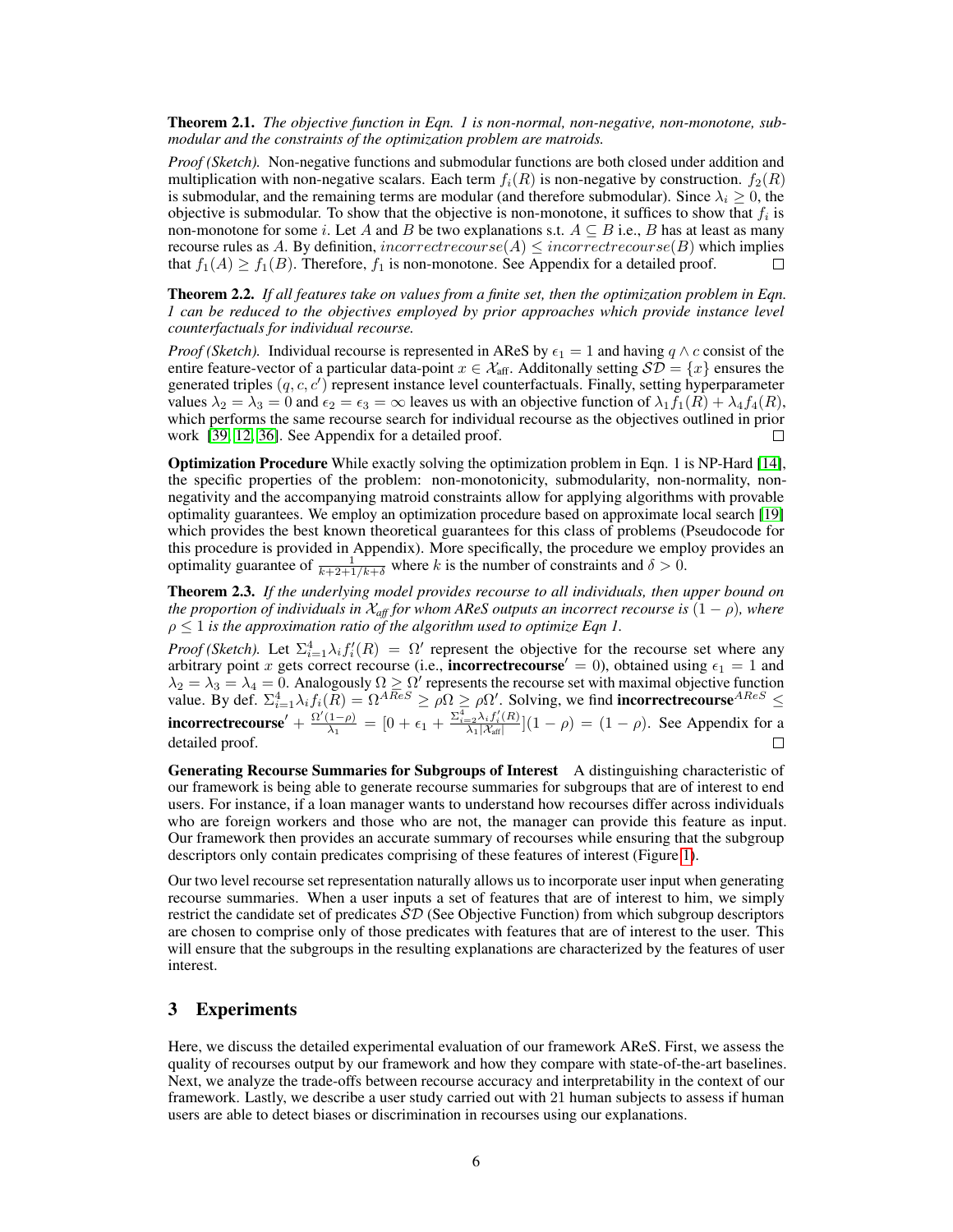<span id="page-6-0"></span>

|            | <b>Algorithms</b> | <b>Datasets</b> |            |               |            |              |            |  |  |
|------------|-------------------|-----------------|------------|---------------|------------|--------------|------------|--|--|
|            |                   | <b>COMPAS</b>   |            | <b>Credit</b> |            | Bail         |            |  |  |
|            |                   | Recourse Acc    | Mean FCost | Recourse Acc  | Mean FCost | Recourse Acc | Mean FCost |  |  |
| <b>DNN</b> | AR-LIME           | 99.40%          | 3.42       | $10.26 \%$    | 5.08       | 92.23%       | 2.90       |  |  |
|            | AR-KMeans         | 57.76%          | 6.39       | 48.72%        | 2.50       | 87.98%       | 7.50       |  |  |
|            | <b>FACE</b>       | 73.71%          | 4.48       | 50.32%        | 2.48       | 91.37%       | 8.43       |  |  |
|            | AReS              | 99.37%          | 2.83       | 78.23%        | 2.23       | 96.81%       | 2.45       |  |  |
| RF         | AR-LIME           | $65.88\%$       | 6.34       | $26.33\%$     | 3.32       | 90.46%       | 2.87       |  |  |
|            | AR-KMeans         | $60.48\%$       | 5.31       | $16.00 \%$    | 4.02       | 92.03%       | 7.02       |  |  |
|            | <b>FACE</b>       | 62.38%          | 4.48       | 31.32%        | 1.35       | 92.37%       | 9.31       |  |  |
|            | AReS              | $72.43\%$       | 2.52       | 39.87%        | 1.09       | $97.11\%$    | 1.78       |  |  |
| LR.        | AR                | $100\%$         | 5.41       | $100\%$       | 1.69       | 100%         | 8.07       |  |  |
|            | <b>FACE</b>       | 98.22%          | 6.12       | 95.31%        | 2.08       | 94.37%       | 7.35       |  |  |
|            | AReS              | 99.53%          | 4.02       | 99.61%        | 1.28       | $100\%$      | 6.45       |  |  |

Table 2: Evaluating recourse accuracy (recourse acc.) and mean feature cost (mean fcost) of recourses output by AReS and other baselines on COMPAS (left), Credit (middle), and Bail (right) datasets; DNN: 3-layer Deep Neural Network, RF: Random Forest, LR: Logistic Regression.

Datasets: Our first dataset is the COMPAS dataset which was collected by ProPublica [\[18\]](#page-10-18). This dataset captures information about the criminal history, jail and prison time, and demographic attributes of 7214 defendants from Broward County. Each defendant in the data is labeled either as high or low risk for recidivism. Our second dataset is the German Credit dataset [\[9\]](#page-9-14). This dataset captures financial and demographic information (e.g., account information, credit history, employment, gender) as well as personal details of 1000 loan applicants. Each applicant is labeled either as a good or a bad customer. Our third dataset is the **bail decisions** dataset [\[16\]](#page-9-15), comprising of information pertaining to 18876 defendants from an anonymous county. This dataset includes details about criminal history, demographic attributes, and personal information of the defendants; with each defendant labeled as either high or low risk for committing crimes when released on bail.

Baselines: While there is no prior work on generating global summaries of recourses, we compare the efficacy of our framework in generating individual recourses with the following state-of-the-art baselines: (i) Feasible and Actionable Counterfactual Explanations (FACE) [\[27\]](#page-10-0) [\[27\]](#page-10-0) (ii) Actionable Recourse in Linear Classification (AR) [\[36\]](#page-11-2). While FACE produces actionable recourses by ensuring that the path between the counterfactual and the original instance is feasible, AR (for linear models only) performs an exhaustive search for counterfactuals. We adapt AR to non-linear classifiers by first constructing linear approximations of these classifiers using: (a) LIME [\[29\]](#page-10-3) which approximates non-linear classifiers by constructing linear models locally around each data point (AR-LIME) and, (b) k-means to segment the dataset instances into  $k$  groups ( $k$  selected by cross-validation) and building one logistic regression model per group to approximate the non-linear classifier.

Experimental Setup: We generate recourses for the following classes of models – deep neural networks (DNN) with 3, 5, and 10 layers, gradient boosted trees (GBT), random forests (RF), decision trees (DT), SVM, and logistic regression (LR). We consider these models as black boxes through out the experimentation. Due to space constraints, we present results only with 3-layer DNN, RF, and LR here while remaining results are included in the Appendix. We split our datasets randomly into train (50%) and test sets (50%). We use the train set to learn the black box models, and the test set to construct and evaluate recourses. Furthermore, our objective function involves minimizing feature costs which we learn from pairwise feature comparisons (Section 2.2.1). In our experiments, we simulate these pairwise feature comparison inputs by randomly sampling a probability for every pair of features  $a$  and  $b$ , which then dictates how unactionable is feature  $a$  compared to feature  $b$ . We employ a simple tuning procedure to set the  $\lambda$  parameters (details in Appendix) and the constraint values are assigned as  $\epsilon_1 = 20$ ,  $\epsilon_2 = 7$ , and  $\epsilon_3 = 10$ . Support threshold for Apriori rule mining algorithm is set to 1%.

Evaluating the Effectiveness of Our Recourses: To evaluate the accuracy and cost-effectiveness of the recourses output by our framework and other baselines, we outline the following metrics: 1) *Recourse Accuracy*: percentage of instances in  $\mathcal{X}_{\text{aff}}$  for which acting upon the prescribed recourse (e.g., changing the feature values as prescribed by the recourse) obtains the desired prediction. 2) *Mean FCost*: Average feature cost computed across those individuals in  $\mathcal{X}_{\text{aff}}$  for whom prescribed recourses resulted in desired outcomes. Feature cost per individual is the sum of the costs of those features that need to be changed (as per the prescribed recourse) to obtain the desired prediction. In case of our framework, if an instance satisfies more than one recourse rules, we consider only the rule that has the highest probability of providing a correct recourse (computed over all instances that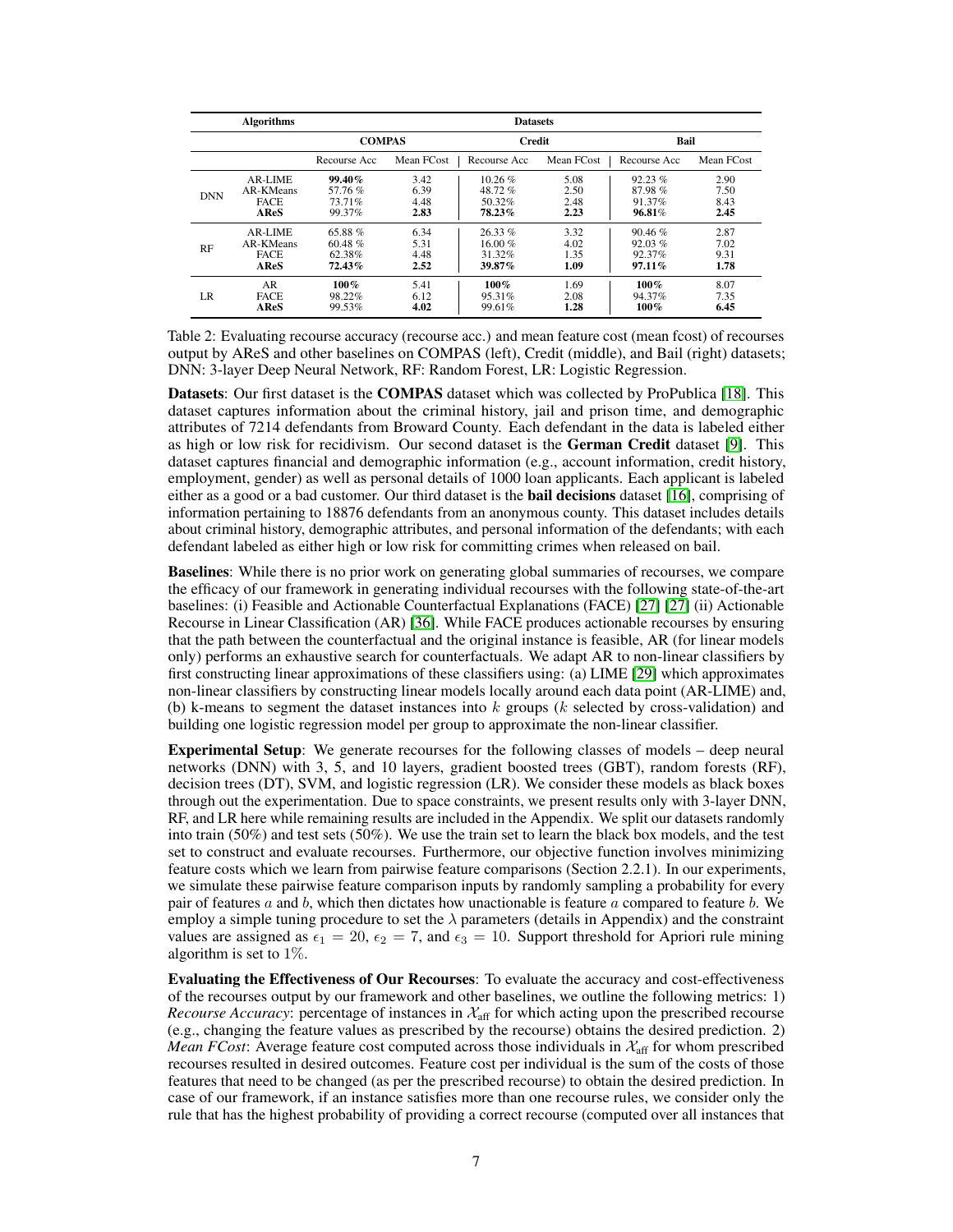

Figure 2: Analyzing the trade-Offs between interpretability and correctness of recourse: Size of the Explanation vs. Recourse Accuracy for COMPAS (left), Credit (middle), and Bail (right) datasets

satisfy the rule). In practice, however, we found that there are very few instances (between 0.5% to 1.5% across all datasets) that satisfy more than one recourse rule. We compute the aforementioned metrics on the recourses obtained by our framework and other baselines. Results with three different black box models are shown in Table [2.](#page-6-0)

It can be seen that there is no single baseline that performs consistently well across all datasets and all black boxes. For instance, AR-LIME performs very well with DNN on COMPAS (recourse accuracy of 99.4%) but has the least recourse accuracy on the credit dataset for the same black box (10.3%). Similarly, FACE results in low costs (mean fcost  $= 1.35$ ) with RF on credit data but outputs very high cost recourses (mean fcost = 9.31) on bail data with the same black box. While AR performs consistently well in terms of recourse accuracy (100%) for LR black box mainly due to the fact that it uses coefficients from linear models directly to obtain recourses, it cannot be applied to any other non-linear model directly. On the other hand, AReS shows that is is possible to obtain recourses with low cost and high (individual) accuracy despite being model agnostic and operating on the subgroup level. Among our particular experiments, summarised in table 2, AReS always had the lowest FCost, and provided recourses that either had the highest Recourse Accuracy or were within 0.5% of the best performing individual recourse generation method.

Analyzing the Trade-Offs Between Interpretability and Recourse Accuracy: Since our framework optimizes both for recourse correctness and interpretability simultaneously, it is important to understand the trade-offs between these two aspects in the context of our framework. Note that this analysis is not applicable to any other prior work on recourse generation because previously proposed approaches solely focus on generating instance-level recourses and not global summaries, and thereby do not have to account for these tradeoffs. Here, we evaluate how the recourse accuracy metric (defined above) changes as we vary the *size* of the two level recourse set i.e., number of triples of the form  $(q, c, c')$  in the two level recourse set (Section 2.2). Results for the same are shown in Figure [3.](#page-16-0) It can be seen that recourse accuracies converge to their maximum values at explanation sizes of about 10 to 15 rules across all the datasets. Since humans are capable of understanding and reasoning with rule sets of this magnitude [\[16\]](#page-9-15), results in Figure [3](#page-16-0) establish that we are not sacrificing recourse accuracy to achieve interpretability in case of the datasets or the black box models that we are using.

Detecting Biases in Recourses - A User Study: To evaluate if users are able to detect model biases or discrimination against specific subgroups using the recourse summaries output by our framework, we carried out an online user study with 21 participants. To this end, we first constructed as our black box model a two level recourse set that was biased against one racial subgroup i.e., it required individuals of one race to change twice the number of features to obtain a desired prediction (details in Appendix). We then used our framework AReS and AR-LIME (see Baselines) to construct the recourses corresponding to this black box. Note that while our method outputs global summaries of recourses, AR-LIME can only provide instance level recourses. However, since there is no prior work which provides global summaries of recourses like we do, we use AR-LIME and average its instance level recourses as discussed in Ustun et al. [\[36\]](#page-11-2) and use it as a comparison point for this study. Participants were randomly assigned to see either the recourses output by our method (customized to show recourses for various racial subgroups) or AR-LIME. We also provided participants with a short tutorial on recourses as well as the corresponding methods they were assigned to. Participants were then asked two questions: 1) *Based on the recourses shown above, do you think the underlying black box is biased against a particular racial subgroup?* 2) *If so, please describe the nature of the bias in plain English.*. While the first question was a multiple choice question with three answer options: *yes, no, hard to determine*, the second question was a descriptive one.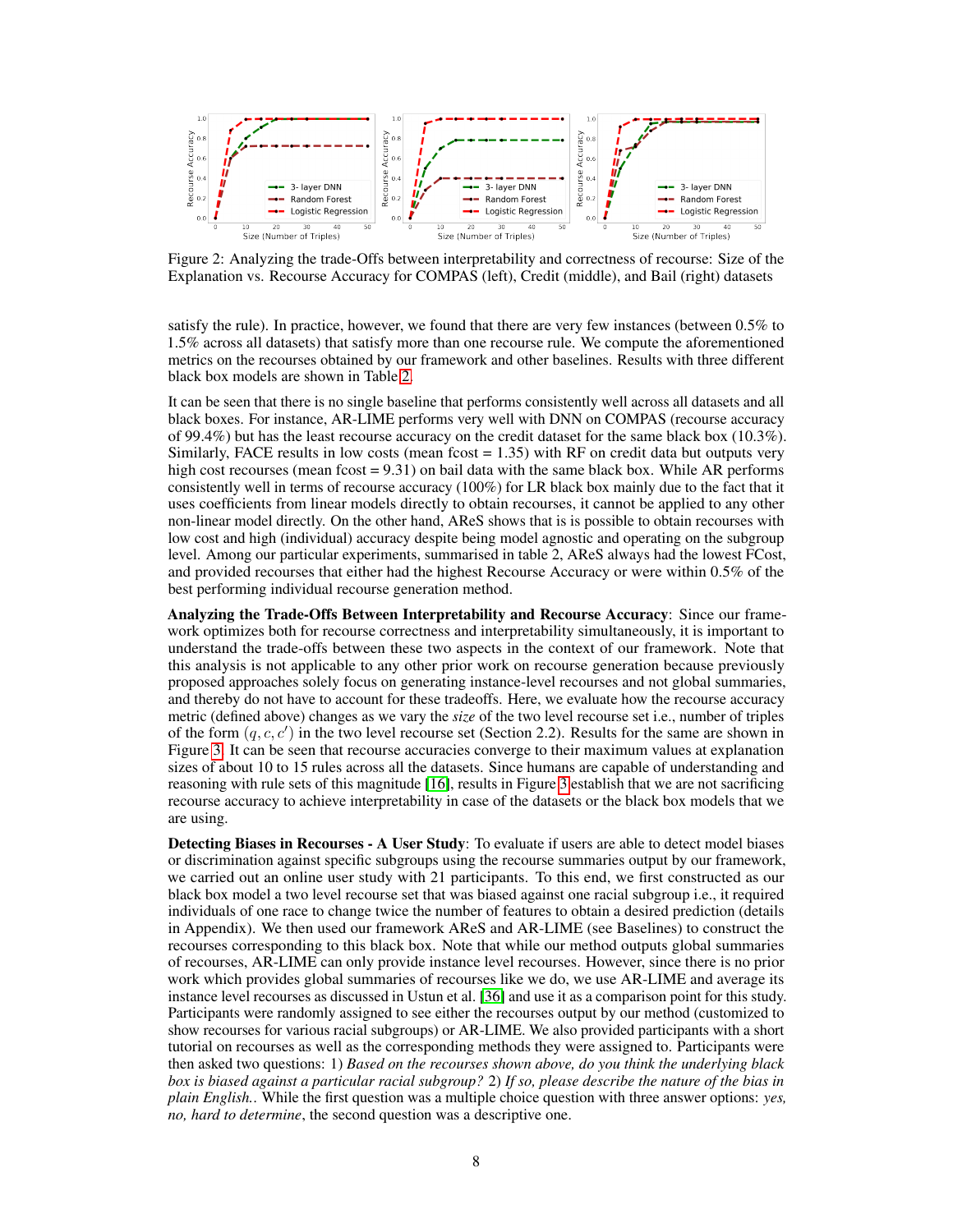We then evaluated the responses of all the 21 participants. Each descriptive answer was examined by two independent evaluators and tagged as right or wrong based on if the participant's answer accurately described the bias or not. We excluded from our analysis one response on which the evaluators did not agree. Our results show that 90% of the participants who were assigned to our method AReS were able to accurately detect that there is an underlying bias. Furthermore, 70% of these participants also described the nature of the bias accurately. On the other hand, out of the 10 participants assigned to AR-LIME, only two users (20%) were able to detect that there is an underlying bias and no user  $(0\%)$  was able to describe the bias correctly. In fact, 80% of the participants assigned to AR-LIME said it was *hard to determine* if there is an underlying bias. These results clearly demonstrate the necessity and significance of methods which can provide accurate summaries of recourses as opposed to just individual recourses.

In addition to the above, we also experimented with introducing racial biases into a 3-layer neural network and a logistic regression model via trial and error. We then carried out similar user studies (as above) with 36 additional participants to evaluate how our explanations compared with aggregates of individual recourses. In case of the 3-layer neural network, AReS clearly outperformed AR-LIME  $-88.9\%$  vs. 44.4% on bias detection and 55.6% vs. 11.1% on bias description. In case of the logistic regression model, AReS and AR-LIME performed comparably – 88.9% in both cases on bias detection and 66.7% vs. 44.4% on bias description.

# 4 Conclusions

In this paper, we propose AReS, the first ever framework designed to learn global counterfactual explanations which can provide interpretable and accurate summaries of cost-effective recourses for the entire population with emphasis on specific subgroups of interest. Extensive experimentation with real world data from credit scoring and criminal justice domains as well as user studies suggest that our framework outputs interpretable and accurate summaries of recourses which can be readily used by decision makers and stakeholders to diagnose model biases and discrimination. This work paves way for several interesting future directions. First, the notions of recourse correctness, costs, and interpretability that we outline in this work can be further enriched. Our optimization framework can readily incorporate any newer notions as long as they satisfy the properties of non-negativity and submodularity. Second, it would be interesting to explore other real-world settings to which this work can be applied.

# 5 Broader Impact

Our framework, AReS, can be used by decision makers that wish to analyse machine learning systems for biases in recourse before deploying them in the real world. It can be applicable to a variety of domains where algorithms are making decisions and recourses are necessary–e.g., healthcare, education, insurance, credit-scoring, recruitment, and criminal justice. AReS enables the auditing of systems for fairness, and its customizable nature allows decision makers to specifically test and understand their models in a context dependent manner.

It is important to be cognizant of the fact that just like any other recourse generation algorithm, AReS may also be prone to errors. For instance, spurious recourses may be reported either due to particular configurations of hyperparameters (e.g., valuing coverage or interpretability way more than correctness) or due to the approximation algorithms we use for optimization. Such errors may translate into masking existing biases of a classifier, especially on subgroups that are particularly underrepresented in the data. It may also lead to AReS reporting nonexistent biases. It is thus important to be cognizant of the fact that AReS is finally an explainable algorithm (as opposed to being a fairness technique) that is meant to guide decision makers. It can be used to gauge the need for deeper analysis, and test for specific, known red-flags, rather than to provide concrete evidence of violations of fairness criteria.

Good use of AReS requires decision makers to be cognizant of these strengths and weaknesses. For a more complete understanding of a black box classifier before deployment, we recommend that AReS be run multiple times, with different hyperparameters and candidate sets  $RL$  and  $SD$ . Furthermore, evaluating the interpretability-recourse accuracy tradeoffs (Figure [3\)](#page-16-0) can help detect any undesirable scenarios which might result in spurious recourses. Possible violations of fairness criteria discovered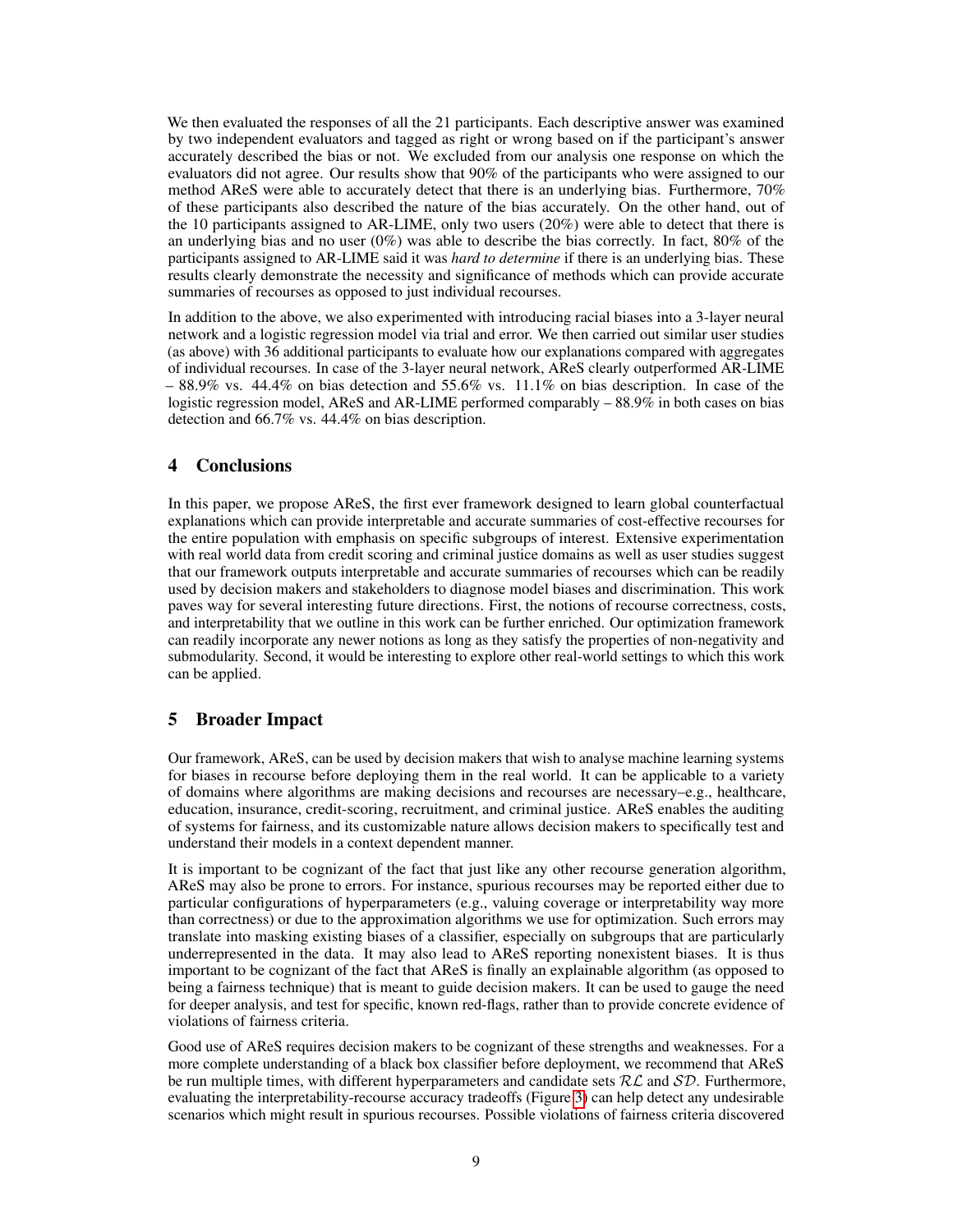by AReS should be investigated further before any action is taken. Finally, we propose that when showing summaries output by AReS, the recourse accuracies of each of the recourse rules should also be included so that decision makers can make informed choices.

# Acknowledgements

We would like to thank Julius Adebayo, Winston Luo, Hayoun Oh, Sarah Tan, and Berk Ustun for insightful discussions. This work is supported in part by Google. The views expressed are those of the authors and do not reflect the official policy or position of the funding agencies.

# References

- <span id="page-9-12"></span>[1] Rakesh Agrawal, Ramakrishnan Srikant, et al. Fast algorithms for mining association rules.
- <span id="page-9-7"></span>[2] Solon Barocas, Andrew D. Selbst, and Manish Raghavan. The hidden assumptions behind counterfactual explanations and principal reasons. In *Proceedings of the 2020 Conference on Fairness, Accountability, and Transparency*, FAT\* '20, page 80–89, New York, NY, USA, 2020. Association for Computing Machinery. ISBN 9781450369367. doi: 10.1145/3351095.3372830. URL <https://doi.org/10.1145/3351095.3372830>.
- <span id="page-9-3"></span>[3] Osbert Bastani, Carolyn Kim, and Hamsa Bastani. Interpretability via model extraction. *arXiv preprint arXiv:1706.09773*, 2017.
- <span id="page-9-9"></span>[4] Ralph Allan Bradley and Milton E. Terry. Rank analysis of incomplete block designs: I. the method of paired comparisons. *Biometrika*, 39(3/4):324–345, 1952. ISSN 00063444. URL <http://www.jstor.org/stable/2334029>.
- <span id="page-9-10"></span>[5] François Caron and Arnaud Doucet. Efficient bayesian inference for generalized bradley—terry models. *Journal of Computational and Graphical Statistics*, 21(1):174–196, 2012. ISSN 10618600. URL <http://www.jstor.org/stable/23248829>.
- <span id="page-9-8"></span>[6] Arun Tejasvi Chaganty and Percy Liang. How much is 131 million dollars? putting numbers in perspective with compositional descriptions. *arXiv preprint arXiv:1609.00070*, 2016.
- <span id="page-9-4"></span>[7] Susanne Dandl, Christoph Molnar, Martin Binder, and Bernd Bischl. Multi-objective counterfactual explanations. *Lecture Notes in Computer Science*, page 448–469, 2020. ISSN 1611-3349. doi: 10.1007/978-3-030-58112-1\_31. URL [http://dx.doi.org/10.1007/](http://dx.doi.org/10.1007/978-3-030-58112-1_31) [978-3-030-58112-1\\_31](http://dx.doi.org/10.1007/978-3-030-58112-1_31).
- <span id="page-9-1"></span>[8] Finale Doshi-Velez and Been Kim. Towards a rigorous science of interpretable machine learning. *arXiv preprint arXiv:1702.08608*, 2017.
- <span id="page-9-14"></span>[9] Dheeru Dua and Casey Graff. UCI machine learning repository, 2017. URL [http://archive.](http://archive.ics.uci.edu/ml) [ics.uci.edu/ml](http://archive.ics.uci.edu/ml).
- <span id="page-9-11"></span>[10] David R. Hunter. Mm algorithms for generalized bradley-terry models. *Ann. Statist.*, 32(1): 384–406, 02 2004. doi: 10.1214/aos/1079120141. URL [https://doi.org/10.1214/aos/](https://doi.org/10.1214/aos/1079120141) [1079120141](https://doi.org/10.1214/aos/1079120141).
- <span id="page-9-5"></span>[11] Shalmali Joshi, Oluwasanmi Koyejo, Warut Vijitbenjaronk, Been Kim, and Joydeep Ghosh. Towards realistic individual recourse and actionable explanations in black-box decision making systems, 2019.
- <span id="page-9-0"></span>[12] Amir-Hossein Karimi, Gilles Barthe, Borja Balle, and Isabel Valera. Model-agnostic counterfactual explanations for consequential decisions, 2019.
- <span id="page-9-6"></span>[13] Amir-Hossein Karimi, Bernhard Schölkopf, and Isabel Valera. Algorithmic recourse: from counterfactual explanations to interventions, 2020.
- <span id="page-9-13"></span>[14] Samir Khuller, Anna Moss, and Joseph Seffi Naor. The budgeted maximum coverage problem. *Information Processing Letters*, 70(1):39–45, 1999.
- <span id="page-9-2"></span>[15] Pang Wei Koh and Percy Liang. Understanding black-box predictions via influence functions. In *Proceedings of the 34th International Conference on Machine Learning-Volume 70*, pages 1885–1894. JMLR. org, 2017.
- <span id="page-9-15"></span>[16] Himabindu Lakkaraju, Stephen H Bach, and Jure Leskovec. Interpretable decision sets: A joint framework for description and prediction. In *Proceedings of the 22nd ACM SIGKDD international conference on knowledge discovery and data mining*, pages 1675–1684, 2016.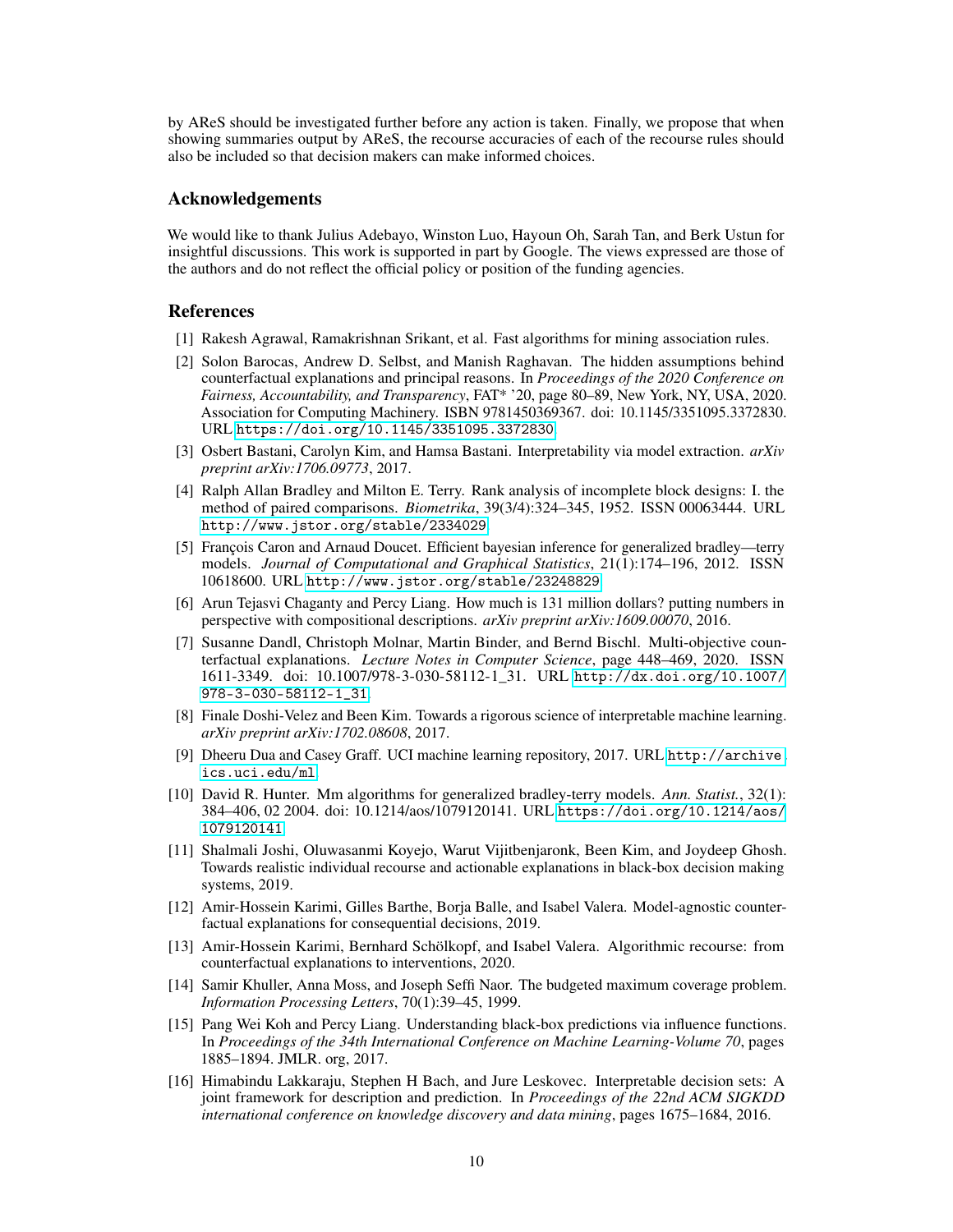- <span id="page-10-9"></span>[17] Himabindu Lakkaraju, Ece Kamar, Rich Caruana, and Jure Leskovec. Faithful and customizable explanations of black box models. In *Proceedings of the 2019 AAAI/ACM Conference on AI, Ethics, and Society*, pages 131–138. ACM, 2019.
- <span id="page-10-18"></span>[18] Jeff Larson, Surya Mattu, Lauren Kirchner, and Julia Angwin. How we analyzed the compas recidivism algorithm, May 2016. URL [https://www.propublica.org/article/](https://www.propublica.org/article/how-we-analyzed-the-compas-recidivism-algorithm) [how-we-analyzed-the-compas-recidivism-algorithm](https://www.propublica.org/article/how-we-analyzed-the-compas-recidivism-algorithm).
- <span id="page-10-17"></span>[19] Jon Lee, Vahab S Mirrokni, Viswanath Nagarajan, and Maxim Sviridenko. Non-monotone submodular maximization under matroid and knapsack constraints. In *Proceedings of the forty-first annual ACM symposium on Theory of computing*, pages 323–332. ACM, 2009.
- <span id="page-10-1"></span>[20] Arnaud Van Looveren and Janis Klaise. Interpretable counterfactual explanations guided by prototypes, 2019.
- <span id="page-10-16"></span>[21] R.D. Luce. *Individual choice behavior: a theoretical analysis*. Wiley, 1959. URL [https:](https://books.google.com/books?id=a80DAQAAIAAJ) [//books.google.com/books?id=a80DAQAAIAAJ](https://books.google.com/books?id=a80DAQAAIAAJ).
- <span id="page-10-14"></span>[22] Ana Lucic, Harrie Oosterhuis, Hinda Haned, and Maarten de Rijke. Actionable interpretability through optimizable counterfactual explanations for tree ensembles, 2019.
- <span id="page-10-4"></span>[23] Scott M Lundberg and Su-In Lee. A unified approach to interpreting model predictions. In *Advances in Neural Information Processing Systems*, pages 4765–4774, 2017.
- <span id="page-10-15"></span>[24] Ramaravind K. Mothilal, Amit Sharma, and Chenhao Tan. Explaining machine learning classifiers through diverse counterfactual explanations. *Proceedings of the 2020 Conference on Fairness, Accountability, and Transparency*, Jan 2020. doi: 10.1145/3351095.3372850. URL <http://dx.doi.org/10.1145/3351095.3372850>.
- <span id="page-10-12"></span>[25] Martin Pawelczyk, Klaus Broelemann, and Gjergji Kasneci. Learning model-agnostic counterfactual explanations for tabular data. *Proceedings of The Web Conference 2020*, Apr 2020. doi: 10.1145/3366423.3380087. URL <http://dx.doi.org/10.1145/3366423.3380087>.
- <span id="page-10-10"></span>[26] Gregory Plumb, Jonathan Terhorst, Sriram Sankararaman, and Ameet Talwalkar. Explaining groups of points in low-dimensional representations, 2020.
- <span id="page-10-0"></span>[27] Rafael Poyiadzi, Kacper Sokol, Raul Santos-Rodriguez, Tijl De Bie, and Peter Flach. Face: Feasible and actionable counterfactual explanations. In *Proceedings of the AAAI/ACM Conference on AI, Ethics, and Society*, AIES '20, page 344–350, New York, NY, USA, 2020. Association for Computing Machinery. ISBN 9781450371100. doi: 10.1145/3375627.3375850. URL <https://doi.org/10.1145/3375627.3375850>.
- <span id="page-10-11"></span>[28] Shubham Rathi. Generating counterfactual and contrastive explanations using shap, 2019.
- <span id="page-10-3"></span>[29] Marco Tulio Ribeiro, Sameer Singh, and Carlos Guestrin. " why should i trust you?" explaining the predictions of any classifier. In *Proceedings of the 22nd ACM SIGKDD international conference on knowledge discovery and data mining*, pages 1135–1144, 2016.
- <span id="page-10-2"></span>[30] Marco Tulio Ribeiro, Sameer Singh, and Carlos Guestrin. Anchors: High-precision modelagnostic explanations. In *Thirty-Second AAAI Conference on Artificial Intelligence*, 2018.
- <span id="page-10-7"></span>[31] Ramprasaath R Selvaraju, Michael Cogswell, Abhishek Das, Ramakrishna Vedantam, Devi Parikh, and Dhruv Batra. Grad-cam: Visual explanations from deep networks via gradient-based localization. In *Proceedings of the IEEE international conference on computer vision*, pages 618–626, 2017.
- <span id="page-10-5"></span>[32] Karen Simonyan, Andrea Vedaldi, and Andrew Zisserman. Deep inside convolutional networks: Visualising image classification models and saliency maps. *arXiv preprint arXiv:1312.6034*, 2013.
- <span id="page-10-8"></span>[33] Daniel Smilkov, Nikhil Thorat, Been Kim, Fernanda Viégas, and Martin Wattenberg. Smoothgrad: removing noise by adding noise. *arXiv preprint arXiv:1706.03825*, 2017.
- <span id="page-10-6"></span>[34] Mukund Sundararajan, Ankur Taly, and Qiqi Yan. Axiomatic attribution for deep networks. In *Proceedings of the 34th International Conference on Machine Learning-Volume 70*, pages 3319–3328. JMLR. org, 2017.
- <span id="page-10-13"></span>[35] Gabriele Tolomei, Fabrizio Silvestri, Andrew Haines, and Mounia Lalmas. Interpretable predictions of tree-based ensembles via actionable feature tweaking. *Proceedings of the 23rd ACM SIGKDD International Conference on Knowledge Discovery and Data Mining*, Aug 2017. doi: 10.1145/3097983.3098039. URL <http://dx.doi.org/10.1145/3097983.3098039>.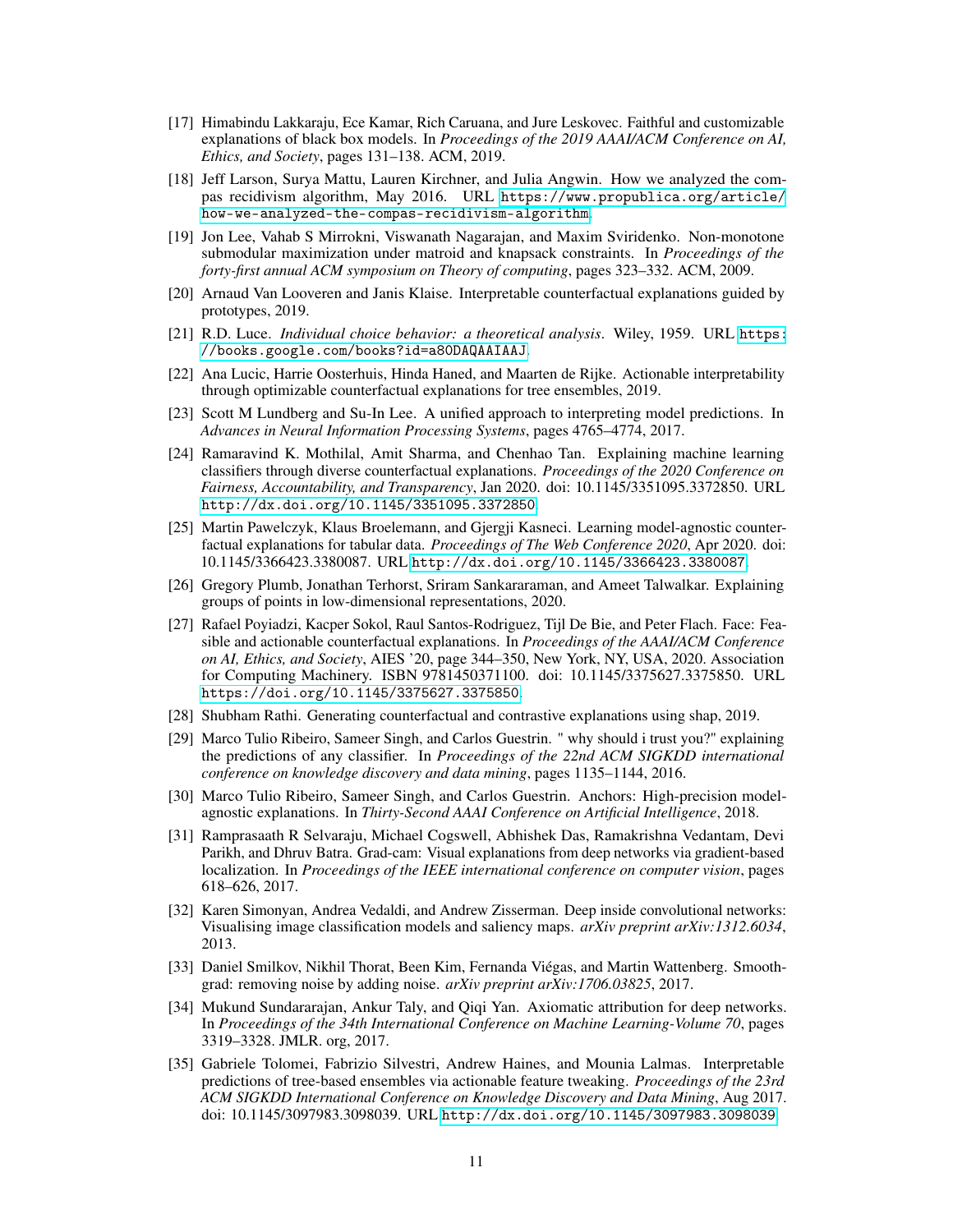- <span id="page-11-2"></span>[36] Berk Ustun, Alexander Spangher, and Yang Liu. Actionable recourse in linear classification. *Proceedings of the Conference on Fairness, Accountability, and Transparency - FAT\* '19*, 2019. doi: 10.1145/3287560.3287566. URL <http://dx.doi.org/10.1145/3287560.3287566>.
- <span id="page-11-3"></span>[37] Suresh Venkatasubramanian and Mark Alfano. The philosophical basis of algorithmic recourse. In *Proceedings of the 2020 Conference on Fairness, Accountability, and Transparency*, FAT\* '20, page 284–293, New York, NY, USA, 2020. Association for Computing Machinery. ISBN 9781450369367. doi: 10.1145/3351095.3372876. URL [https:](https://doi.org/10.1145/3351095.3372876) [//doi.org/10.1145/3351095.3372876](https://doi.org/10.1145/3351095.3372876).
- <span id="page-11-0"></span>[38] Paul Voigt and Axel Von dem Bussche. The eu general data protection regulation (gdpr).
- <span id="page-11-1"></span>[39] S Wachter, BDM Mittelstadt, and C Russell. Counterfactual explanations without opening the black box: automated decisions and the gdpr. *Harvard Journal of Law and Technology*, 31(2): 841–887, 2018.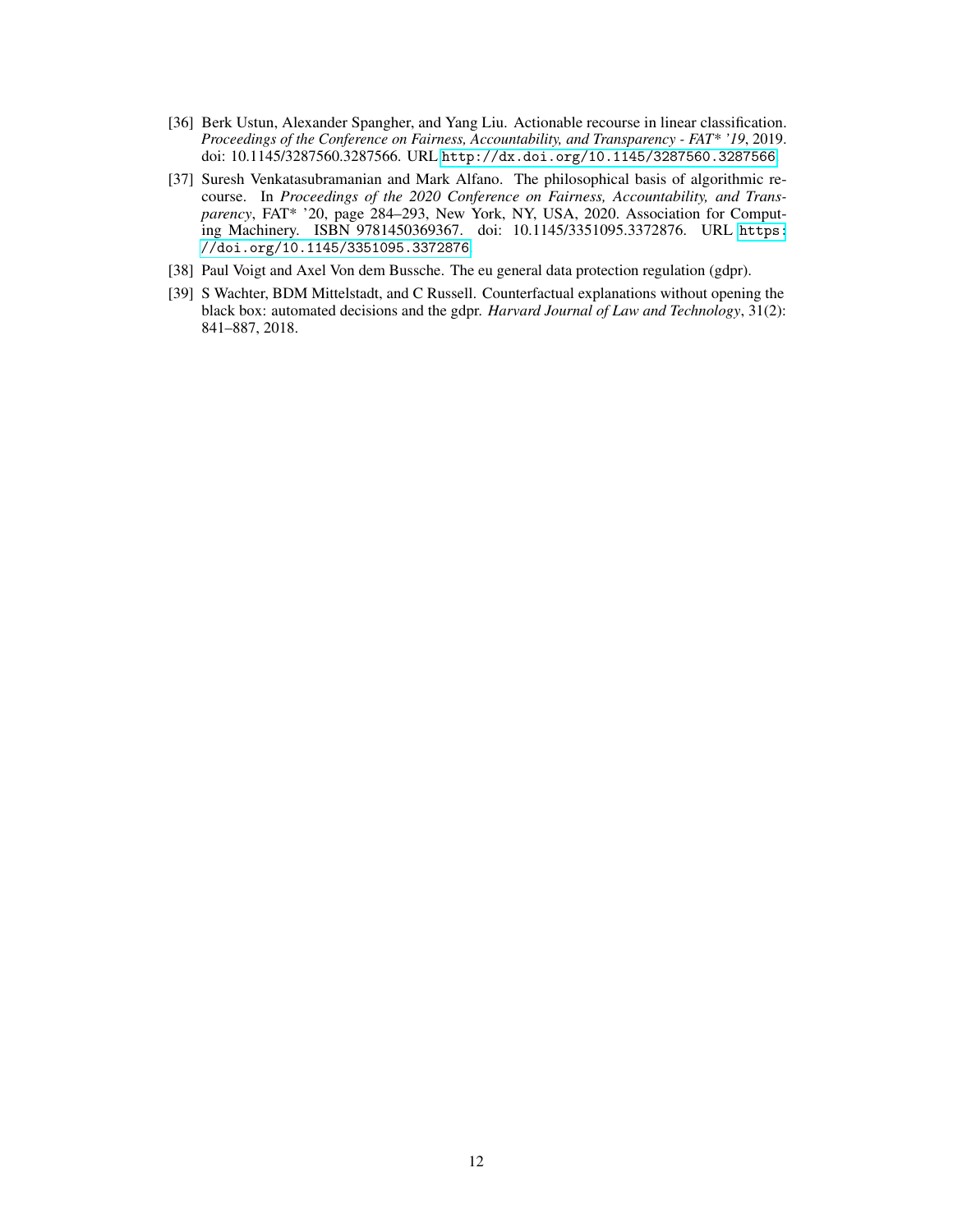## A Appendix

### A.1 Proofs for Theorems

Theorem 2.1. *The objective function in Equation 1 is non-normal, non-negative, non-monotone, submodular, and the constraints of the optimization problem are matroids.*

*Proof.* In order to prove that the objective function in Eqn. 1 is non-normal, non-negative, nonmonotone, and submodular, we need to prove the following:

- any one of the terms in the objective is non-normal
- all the terms in the objective are non-negative
- any one of the terms in the objective is non-monotone
- all the terms in the objective are submodular

**Non-normality** Let us consider the term  $f_1(R)$ . If  $f_1$  is normal, then  $f_1(\emptyset) = 0$ .

It can be seen from the definition of  $f_1$  that  $f_1(\emptyset) = U_1$  because **incorrectrecourse** $(\emptyset) = 0$  by definition. This also implies that  $f_1(\emptyset) \neq 0$ . Therefore  $f_1$  is non-normal and consequently the entire objective is non-normal.

**Non-negativity** The functions  $f_1$ ,  $f_3$ ,  $f_4$  are non-negative because first term in each of these is an upper bound on the second term. Therefore, each of these will always have a value  $\geq 0$ . In the case of  $f_2$  which encapsulates the **cover** metric which is the number of instances which satisfy some recourse rule in the explanation. This metric can never be negative by definition. Since all the functions are non-negative, the objective itself is non-negative.

**Non-monotonicity** Let us choose the term  $f_1(R)$ . Let us consider two explanations (two level recourse sets)  $R_1$  and  $R_2$  such that  $R_1 \subseteq R_2$ . If  $f_1$  is monotonic then,  $f_1(R_1) \leq f_1(R_2)$ . Let us see if this condition holds:

Based on the definition of incorrectrecourse metric, it is easy to note that

 $incorrectrecourse(R_1) \le incorrectrecourse(R_2)$ 

This is because  $B$  has at least as many rules as that of  $A$ . This implies the following:

 $-incorrectrecourse(R_1) \geq -incorrectrecourse(R_2)$  $U_1 - incorrectrecourse(R_1) \ge U_1 - incorrectrecourse(R_2)$  $f_1(R_1) \ge f_1(R_2)$ 

This shows that  $f_1$  is non-monotone and therefore the entire objective is non-monotone.

**Submodularity** Let us go over each of the terms in the objective and show that each one of those is submodular.

Let us consider two explanations (two level recourse sets)  $R_1$  and  $R_2$  such that  $R_1 \subseteq R_2$ . A function f is considered to be submodular if  $f(R_1 \cup e) - f(R_1) \ge f(R_2 \cup e) - f(R_2)$  where  $e = (q, c, c') \notin R_2.$ 

By definition of **incorrectrecourse**, each time a triple  $(q, c, c')$  is added to some explanation R, the value of **incorrectrecourse** is simply incremented by the number of data points for which this triple assigns recourse incorrectly. This implies that this metric is modular which in turn means  $f_1$  is also modular and thereby submodular i.e.,

$$
f_1(R_1 \cup e) - f_1(R_1) = f_1(R_2 \cup e) - f_1(R_2)
$$

 $f_2$  is the cover metric which denotes the number of instances that satisfy some rule in the explanation. This is clearly a diminishing returns function i.e., more additional instances in the data are covered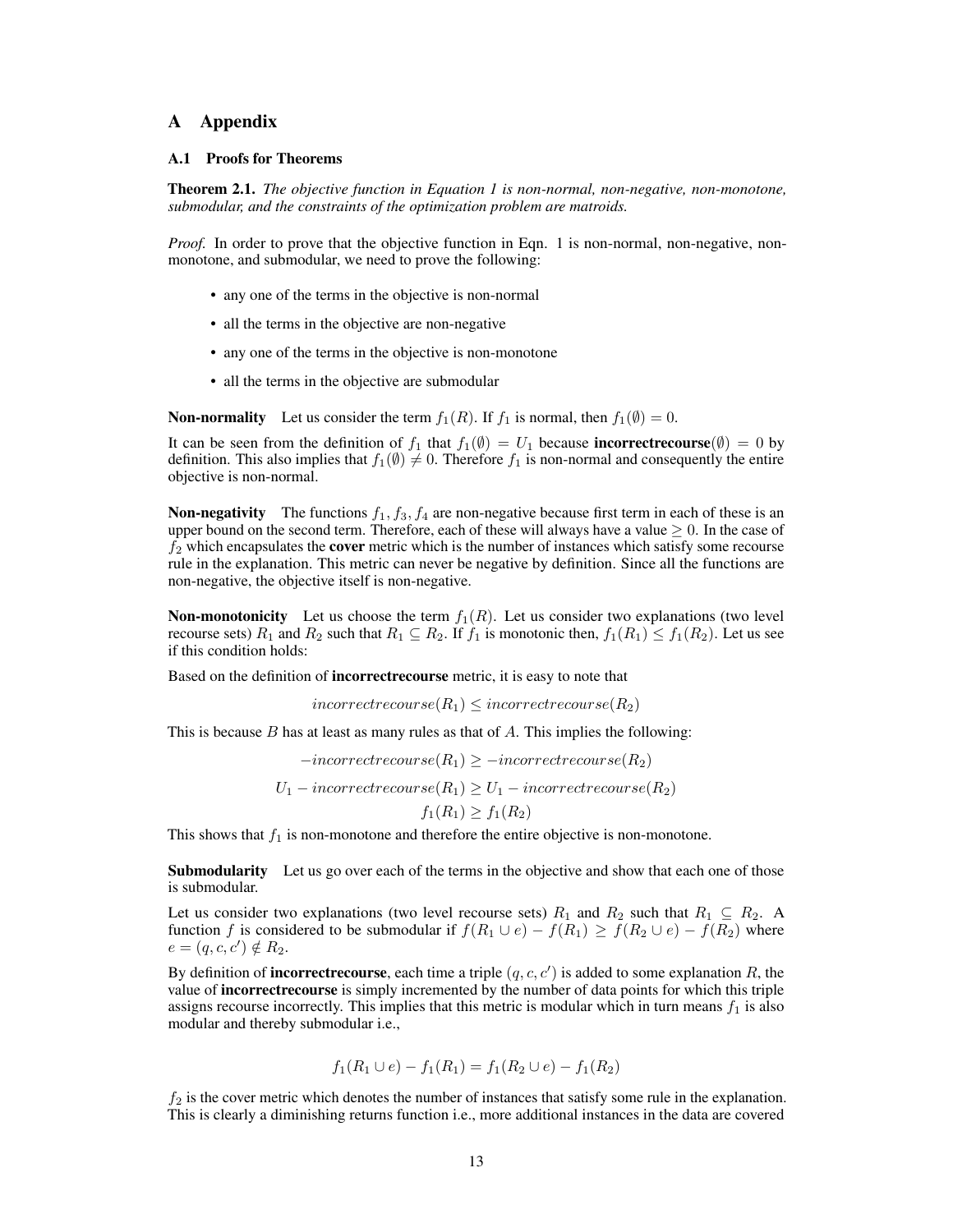when we add a new rule to a smaller two level recourse set compared to a larger one. Therefore,  $f_2$  is submodular.

**featurecost** and **featurechange** are both additive in that each time a triple  $(q, c, c')$  is added to some explanation  $R$ , the value of these metrics is incremented either by the sum of costs of corresponding features which need to be changed (featurecost) or the sum of changes in magnitudes of the features (featurechange). This implies that these metrics are modular which in turn means  $f_3$  and  $f_4$  are modular and thereby submodular.

**Constraints:** A constraint is a matroid if it has the following properties: 1)  $\emptyset$  satisfies the constraint 2) if 2 two level recourse sets  $R_1$  and  $R_2$  satisfy the constraint and  $|R_1| < |R_2|$ , then adding an element  $e = (q, c, c')$  s.t.  $e \in R_2, e \notin R_1$  to  $R_1$  should result in a set that also satisfies the constraint. It can be seen that these two conditions hold for all our constraints. For instance, if a two level recourse set  $R_2$  has  $\leq \epsilon_1$  rules (i.e., size( $R_2$ )  $\leq \epsilon_1$ ) and another two level recourse set  $R_1$  has fewer rules than  $R_2$ , then the set resulting from adding any element of  $R_2$  to the smaller set  $R_1$  will still satisfy the constraint on size. Similarly, the constraints on **maxwidth** and **numrsets** satisfy the aforementioned properties too. П

Before we prove Theorem 2.2, we will first discuss how several previously proposed methods which provide recourses for affected individuals (i.e., instance level recourses) can be unified into one basic algorithm.

### Unifying Prior Work

The algorithm below unifies multiple prior instance-level recourse finding techniques namely Wachter et al. [\[39\]](#page-11-1), Ustun et al. [\[36\]](#page-11-2), Karimi et al. [\[12\]](#page-9-0). All the aforementioned techniques employ a generalized optimization procedure that searches for a minimum cost recourse for every affected individual by constantly polling the classifier  $B$  with different candidate recourses until a valid recourse is found [\[7\]](#page-9-4). The search for valid recourses is guided by the find function, which generates candidates with progressively higher costs (with the definition of cost varying by technique). For example, Wachter et al. [\[39\]](#page-11-1) use ADAM to optimize their cost function,  $\lambda (B(x') - B(x))^2 + d(x', x)$ - where d represents a distance metric (e.g., L1 norm), to repeatedly generate candidates for  $x'$ increasingly farther away from  $x$ , until one of them finally flips the classifier prediction. Similarly, Karimi et al. [\[12\]](#page-9-0) use boolean SAT solvers to exhaustively generate candidate modifications  $x'$ , while Ustun et al. [\[36\]](#page-11-2) use integer programming to generate candidate modifications that are monotonically non-decreasing in cost, thus providing the theoretical guarantee of finding minimum cost recourse for linear models.

Algorithm 1 Generalised Recourse Generation Procedure

- 1: **Input:** binary black-box classifier B, dataset  $X$ , single data point x, iterator find to repeatedly generate candidate modifications to x
- 2: **Result:** minimal feature-vector modifications  $\Delta x$  needed for  $B(x + \Delta x)$  to be different from  $B(x)$ , or  $\emptyset$  if no recourse exists

3:  $output = B(x)$ 4:  $\Delta x = \emptyset$ 5:  $x' = x + \Delta x$   $\triangleright x'$  $\triangleright x'$  is the candidate counterfactual for x with modification  $\Delta x$ 6: while  $B(x') = output$  do 7:  $\Delta x = \text{find}(B, x, x', \mathcal{X})$  $\triangleright$  f ind returns  $\emptyset$  if it cannot find any candidate  $\Delta x$ 8: if  $\Delta x = \emptyset$  then 9: return  $\emptyset$  . The return  $\emptyset$  . The results of  $\triangleright$  No recourse found 10: end if  $11$  $x' = x + \Delta x$ 12: end while 13: return  $\Delta x$ 

Theorem 2.2 *If all features take on values from a finite set, then the optimization problem in Eqn.1 can be reduced to the objectives employed by prior approaches which provide instance level counterfactuals for individual recourse.*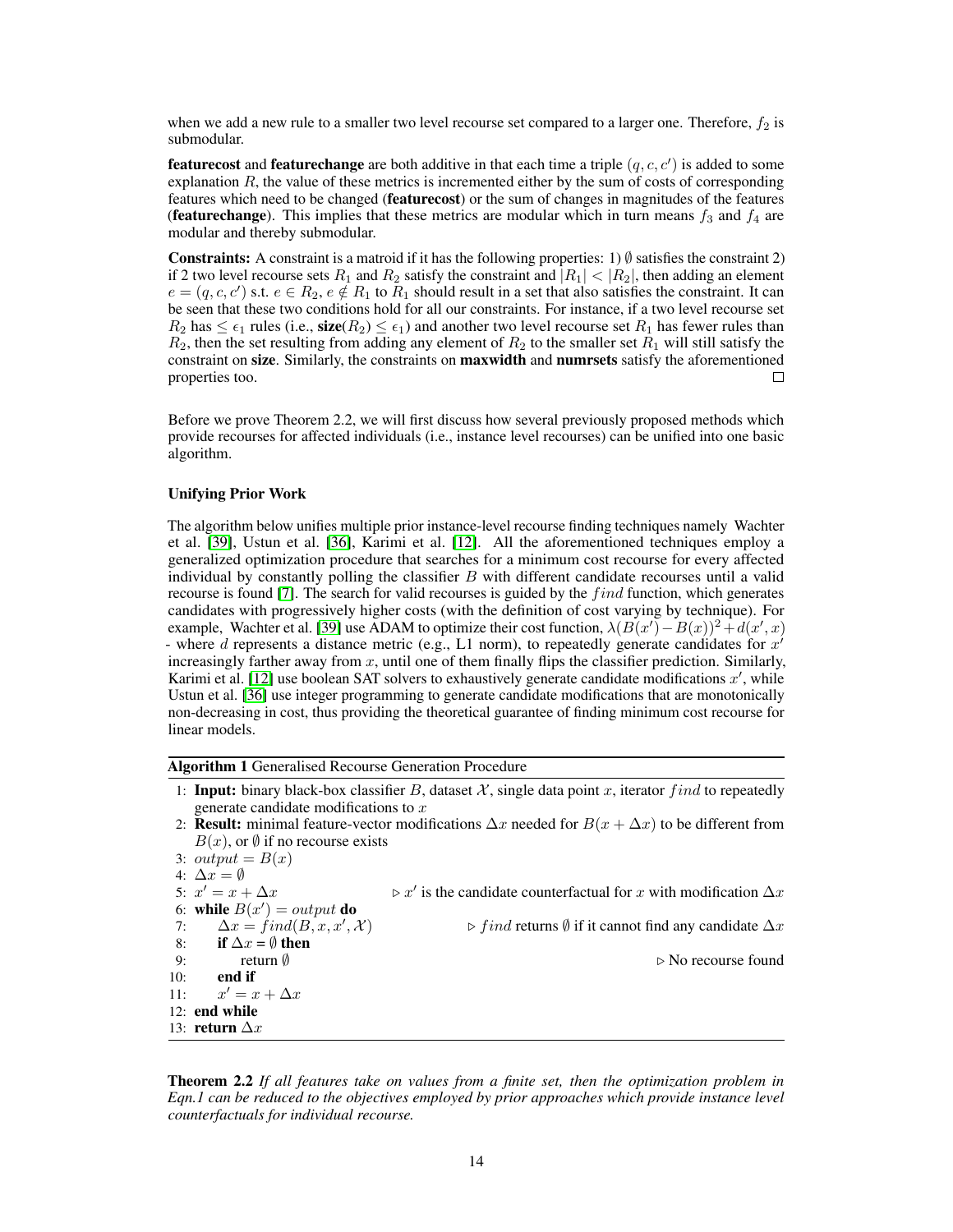*Proof.* To prove this theorem, we will first describe how instance level counterfactuals for indivual recourses can be generated using our framework AReS. Then, we show how this is equivalent to the objectives outlined in Wachter et al. [\[39\]](#page-11-1), Ustun et al. [\[36\]](#page-11-2), Karimi et al. [\[12\]](#page-9-0).

*Generating instance level counterfactuals for individual recourses using AReS:* If a conjunction  $q \wedge c$  consists of the entire feature-vector of a particular data-point  $x \in \mathcal{X}_{\text{aff}}$ , then the triple  $(q, c, c')$ represents a single instance level counterfactual. This is how AReS can be used to output individual recourses.

*Subsuming other objective functions:* The objective optimized by Wachter et al. is  $\lambda(B(x'))$  –  $B(x)$ <sup>2</sup> +  $d(x', x)$ . This can be equivalently expressed in our notation from Table 1 as  $\lambda$ (incorrectrecourse(R)) + featurechange(R), where the first term captures how closely the prediction resulting from the prescribed recourse matches the desired prediction, and the second term represents the distance between the counterfactual and the original data point  $x \in$  $\mathcal{X}_{\text{aff}}$ . The aforementioned two expressions are equivalent because our setting consists only of binary classifiers with  $0/1$  outputs. In this case, our definition of **incorrectrecourse** $(R)$  =  $\sum_{i=1}^{M} |\{x | x \in \mathcal{X}_{\text{aff}}, x \text{ satisfies } q_i \wedge c_i, B(\text{substitute}(x, c_i, c'_i)) \neq 1\}|$  is identical to **incorrectre**course $(R) = \sum_{i=1}^{M} (B(x) - B(x + \Delta c_i)))^2$ . Similarly, featurechange $(R)$  from our notation is the same as  $d(x', \overline{x})$ . As described in algorithm 1, all recourse search techniques use the notion captured by **incorrectrecourse**  $(R)$  and some form of distance metric or cost function, captured by **featurechange**(R) or the customizable **featurecost**(R) in AReS.

Let the (finite) set of all possible feature vectors be denoted by  $\mathcal{X}_{all}$ . Note that  $\mathcal{X}_{all} \supseteq \mathcal{X}$ , and setting  $RL = X_{all}$  in AReS would allow the recourse search to be over the entire domain of the data. Setting size(R) = 1 and  $\mathcal{SD} = \{x\}$  further mandates that the final recourse set consists of only one triple  $(q, c, c')$ , which contains the recourse desired for the feature-vector x. Further, since most instance level recourse generation techniques do not have additional interpretability constraints [\[39,](#page-11-1) [36,](#page-11-2) [27,](#page-10-0) [12,](#page-9-0) [20,](#page-10-1) [25\]](#page-10-12) such as the **maxwidth** $(R)$  and **numrsets** $(R)$  terms in AReS, we set  $\epsilon_2 = \epsilon_3 = \infty$ . Finally, setting  $\lambda_2 = \lambda_3 = 0$  leaves us with  $\lambda_1 f_1(R) + \lambda_4 f_4(R)$  as our objective function, which represents the exact same optimization as that of Wachter et al. [\[39\]](#page-11-1). Similar configurations (e.g. setting  $\lambda_4 = 0$  instead of  $\lambda_3 = 0$ , and defining cost of each feature in terms of percentile shift in feature values) will yield the objective functions used by other recourse generation techniques (e.g. Ustun et al.'s Actionable Recourse).  $\Box$ 

Theorem 2.3 *If the underlying model provides recourse to all individuals, then upper bound on the proportion of individuals in*  $\mathcal{X}_{\text{aff}}$  *for whom AReS outputs an incorrect recourse is*  $(1 - \rho)$ *, where*  $\rho \leq 1$  *is the approximation ratio of the algorithm used to optimize Eqn 1.* 

*Proof.* Let  $\Sigma_{i=1}^4 \lambda_i f_i(R^{\Omega}) = \Omega$  represent the maximum possible value of the objective function defined in Eqn. 1. Let  $\Sigma_{i=1}^4 \lambda_i f_i(R') = \Omega'$  represent the objective value for the two level recourse set which provides correct recourse to a single arbitrary data point x (i.e., incorrectrecourse' = 0) which is obtained by setting  $\epsilon_1 = 1$  and  $\lambda_2 = \lambda_3 = \lambda_4 = 0$ . Therefore,  $\Omega \ge \Omega'$  and  $\Sigma_{i=1}^4 \lambda_i f_i(R) =$  $\Omega^{ARES} \ge \rho \Omega$  due to the approximation ratio ( $\rho \le 1$ ) of the algorithm used to optimize Eqn. 1.

$$
\sum_{i=1}^{4} \lambda_i f_i(R^{\Omega}) = \Omega
$$
 (2)

$$
\sum_{i=1}^{4} \lambda_i f_i(R) \ge \rho \Omega \tag{3}
$$

subtracting  $(3)$  from  $(2)$ , we get

$$
\sum_{i=1}^{4} \lambda_i (f_i(R^{\Omega}) - f_i(R)) \leq \Omega - \rho \Omega \tag{4}
$$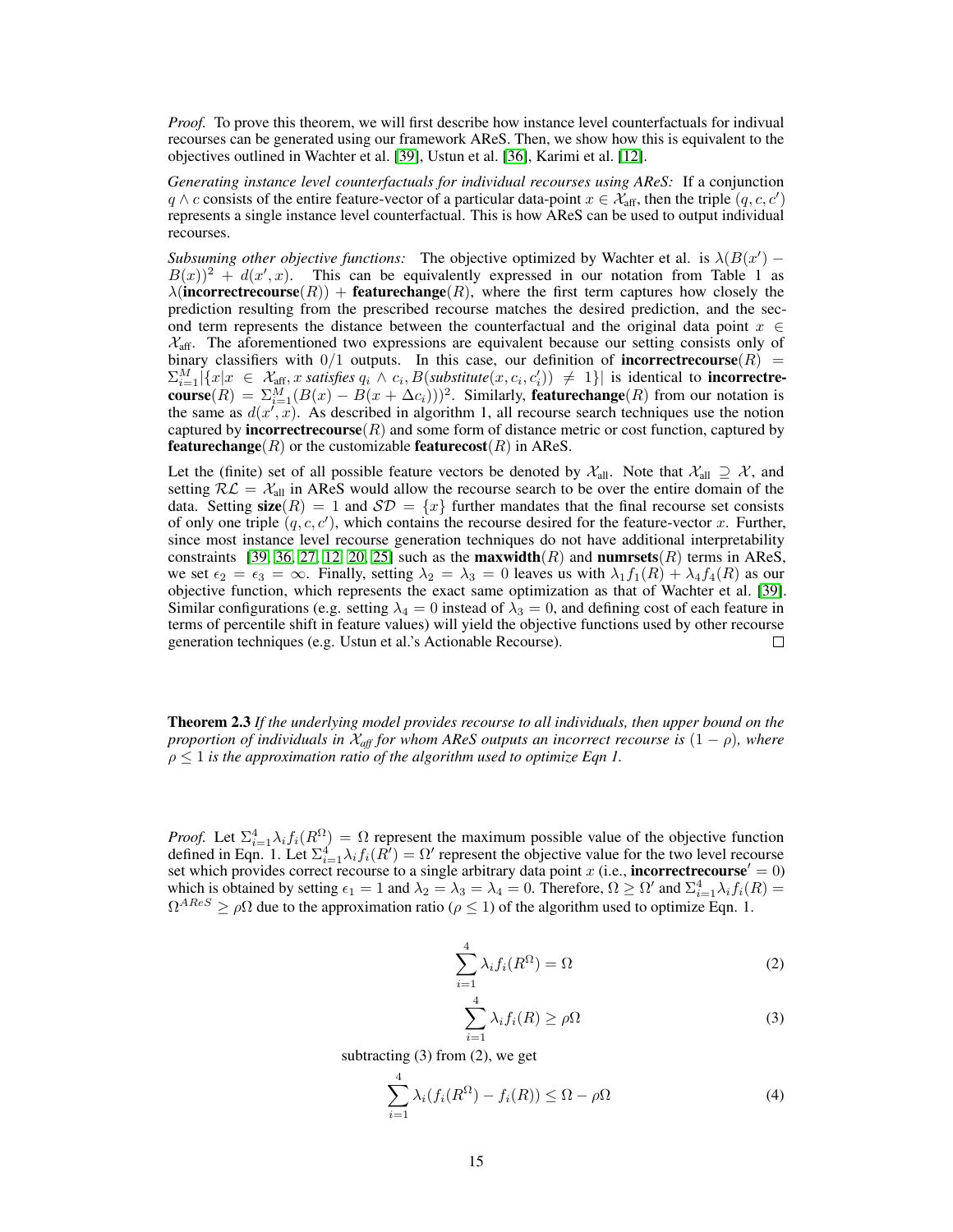|            | <b>Algorithms</b> | <b>Datasets</b>      |               |                      |               |                      |               |  |
|------------|-------------------|----------------------|---------------|----------------------|---------------|----------------------|---------------|--|
|            |                   | <b>COMPAS</b>        |               | Credit               |               | Bail                 |               |  |
|            |                   | Recourse<br>Accuracy | Mean<br>FCost | Recourse<br>Accuracy | Mean<br>Foost | Recourse<br>Accuracy | Mean<br>Fcost |  |
| $DNN-5$    | AR-LIME           | $99.67\%$            | 2.93          | $0\%$                | NA.           | 84.49%               | 2.59          |  |
|            | AR-KMeans         | 65.89%               | 6.07          | 47.06%               | 1.68          | 92.25%               | 7.31          |  |
|            | <b>FACE</b>       | 88.28%               | 5.43          | 68.31%               | 2.25          | 83.31\%              | 5.64          |  |
|            | AReS              | 98.72%               | 1.92          | 83.02%               | 1.03          | 96.18%               | 1.88          |  |
| <b>GBT</b> | AR-LIME           | 21.57%               | 5.21          | $8.00\%$             | 3.44          | 69.17%               | 2.40          |  |
|            | AR-KMeans         | 60.08%               | 5.34          | 22.33%               | 3.40          | 93.03%               | 7.14          |  |
|            | <b>FACE</b>       | 55.87%               | 5.42          | 24.38%               | 3.41          | 77.82%               | 5.63          |  |
|            | AReS              | 76.17%               | 3.88          | 58.32%               | 1.67          | 97.84%               | 1.18          |  |
| <b>SVM</b> | AR                | $100\%$              | 1.25          | $100\%$              | 7.84          | $100\%$              | 7.93          |  |
|            | <b>FACE</b>       | 95.63%               | 1.43          | 93.10\%              | 5.77          | 88.12%               | 7.02          |  |
|            | <b>AReS</b>       | 99.64                | 0.88          | $100\%$              | 2.45          | $100\%$              | 4.35          |  |

Table 3: Evaluating Recourse Accuracy and Mean FCost of recourses output by AReS and other baselines on COMPAS (left), Credit (middle), and Bail (right) datasets; DNN-5: 5 Layer Deep Neural Network, GBT: Gradient Boosted Trees, SVM: Support Vector Machine. Higher values of recourse accuracy are desired; lower values of mean fcost are desired.

Optimizing only for recourse correctness of a single arbitrary instance i.e., setting  $\epsilon_1 = 1$  and  $\lambda_2 = \lambda_3 = \lambda_4 = 0$ , we have  $\Omega \to \Omega'$ . Therefore, Eqn. (4) can be written as:

$$
\lambda_1(f_1(R') - f_1(R)) \le \Omega'(1 - \rho)
$$
  
(U<sub>1</sub> - **incorrectrecourse**(R')) - (U<sub>1</sub> - **incorrectrecourse**(R))  $\le \frac{\Omega'(1 - \rho)}{\lambda_1}$   
**incorrectrecourse**(R)  $\le 0 + \frac{\Omega' \times (1 - \rho)}{\lambda_1}$   
**incorrectrecourse**(R)  $\le 0 + \frac{\lambda_1(U_1 - 0) \times (1 - \rho)}{\lambda_1}$   
Using the definition of U<sub>1</sub> from Section 2.3, **incorrectrecourse**(R)  $\le \frac{\epsilon_1 |\mathcal{X}_{\text{aff}}| \times (1 - \rho)}{|\mathcal{X}_{\text{aff}}|}$   
**incorrectrecourse**(R)  $\le (1 - \rho)$ 

 $\Box$ 

This establishes that the upper bound on the proportion of individuals in  $\mathcal{X}_{\text{aff}}$  for whom AReS outputs an incorrect recourse is  $(1 - \rho)$ .

### A.2 Experimental Evaluation

### A.2.1 Parameter Tuning

We set the parameters  $\lambda_1 \cdots \lambda_4$  as follows. First, we set aside 5% of the dataset as a validation set to tune these parameters. We first initialize the value of each  $\lambda_i$  to 100. We then carry out a coordinate descent style approach where we decrement the values of each of these parameters while keeping others constant until one of the following conditions is violated: 1) less than 95% of the instances in the validation set are *covered* by the resulting explanation 2) more than 2% of the instances in the validation set are *covered* by multiple rules in the explanation 3) the prescribed recourses result in incorrect labels for more than 15% of the instances (for whom the black box assigned label 0) in the validation set.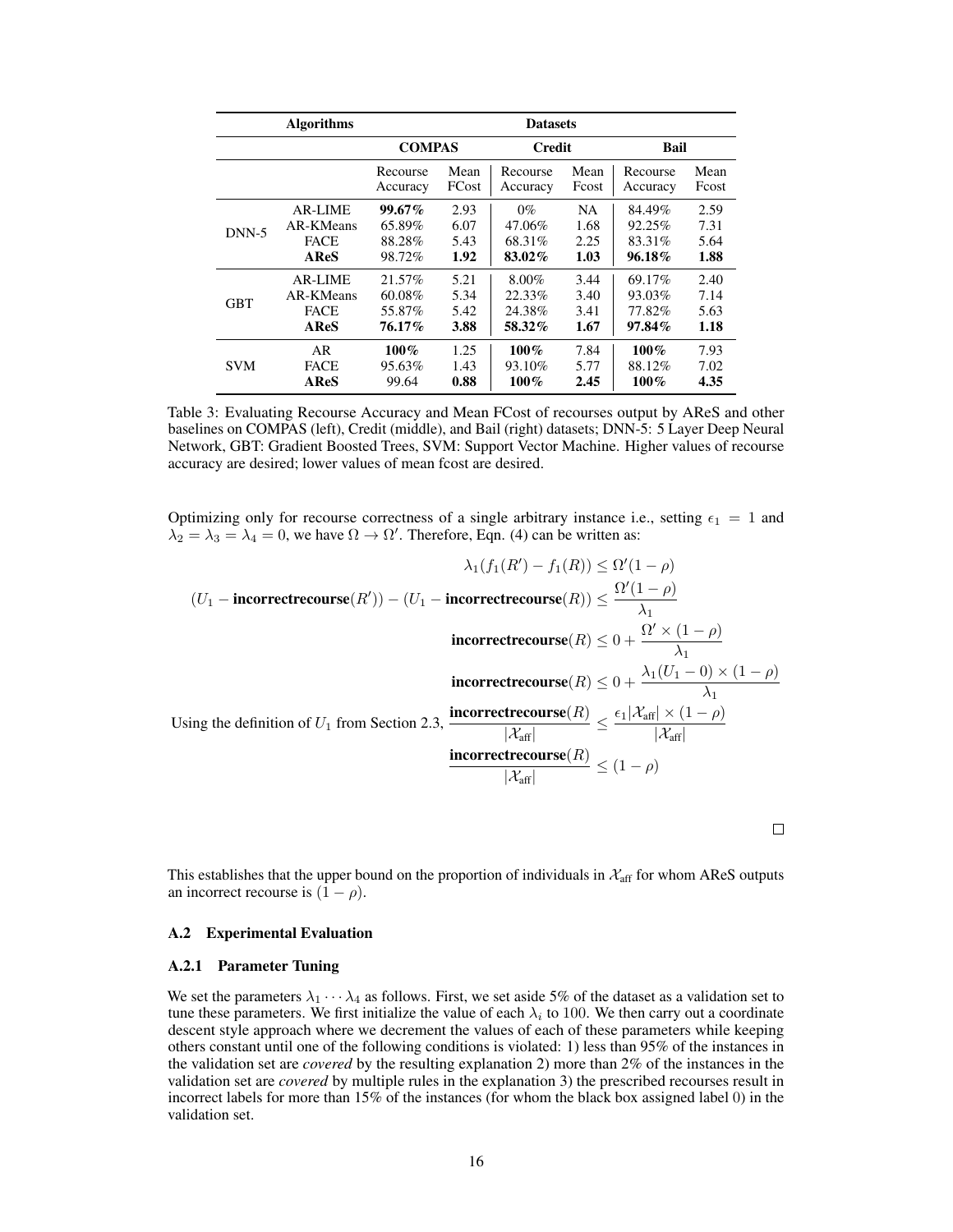<span id="page-16-0"></span>

Figure 3: Analyzing the trade-Offs between interpretability and correctness of recourse: Size of the Explanation vs. Recourse Accuracy for COMPAS (left), Credit (middle), and Bail (right) datasets

### A.2.2 User Study

We manually constructed a two level recourse set (as our black box model) for the bail application. We deliberately ensured that this black box was biased against individuals who are not Caucasian. More specifically, we induced the following bias: individuals who are not Caucasian are required to change twice the number of features to obtain a desired prediction compared to those who are Caucasian. This two level recourse set (black box) is shown in Figure 4.

We then used our approach and 95% of the bail dataset to learn a two level recourse set explanation (remaining 5% of the data is used for tuning  $\lambda_1 \cdots \lambda_4$  parameters). We also set all feature costs to 1. We found that our approach was able to *exactly* recover the underlying model and thereby obtain a recourse accuracy of 100%. We used AR-LIME as a comparison point in our user study. Note that while our method outputs global summaries of recourses, AR-LIME can only provide instance level recourses. However, since there is no prior work which provides global summaries of recourses like we do, we use AR-LIME and average its instance level recourses as discussed in Ustun et al. [\[36\]](#page-11-2). More specifically, we first run AR-LIME to obtain individual recourses and then for each possible subgroup of interest, we will average the recourses over all individuals within that subgroup (as suggested in Ustun et al. [\[36\]](#page-11-2)). We found that such an averaging was actually resulting in incorrect summaries which are misleading. This in turn reflected in the user responses of our user study.



Figure 4: Biased black box classifier that we constructed. Red colored feature-value pairs represent the changes that need to be made to obtain desired predictions. Note that individuals who are not Caucasian will need to change two of their feature values (e.g., *Property* and *Has Job*; *Drugs* and *Pays Rent*) to obtain the desired outcome. On the other hand, Caucasians only need to change one feature (e.g., *Has Job*; *Drugs*). Our framework AReS was able to recover the same exact model.